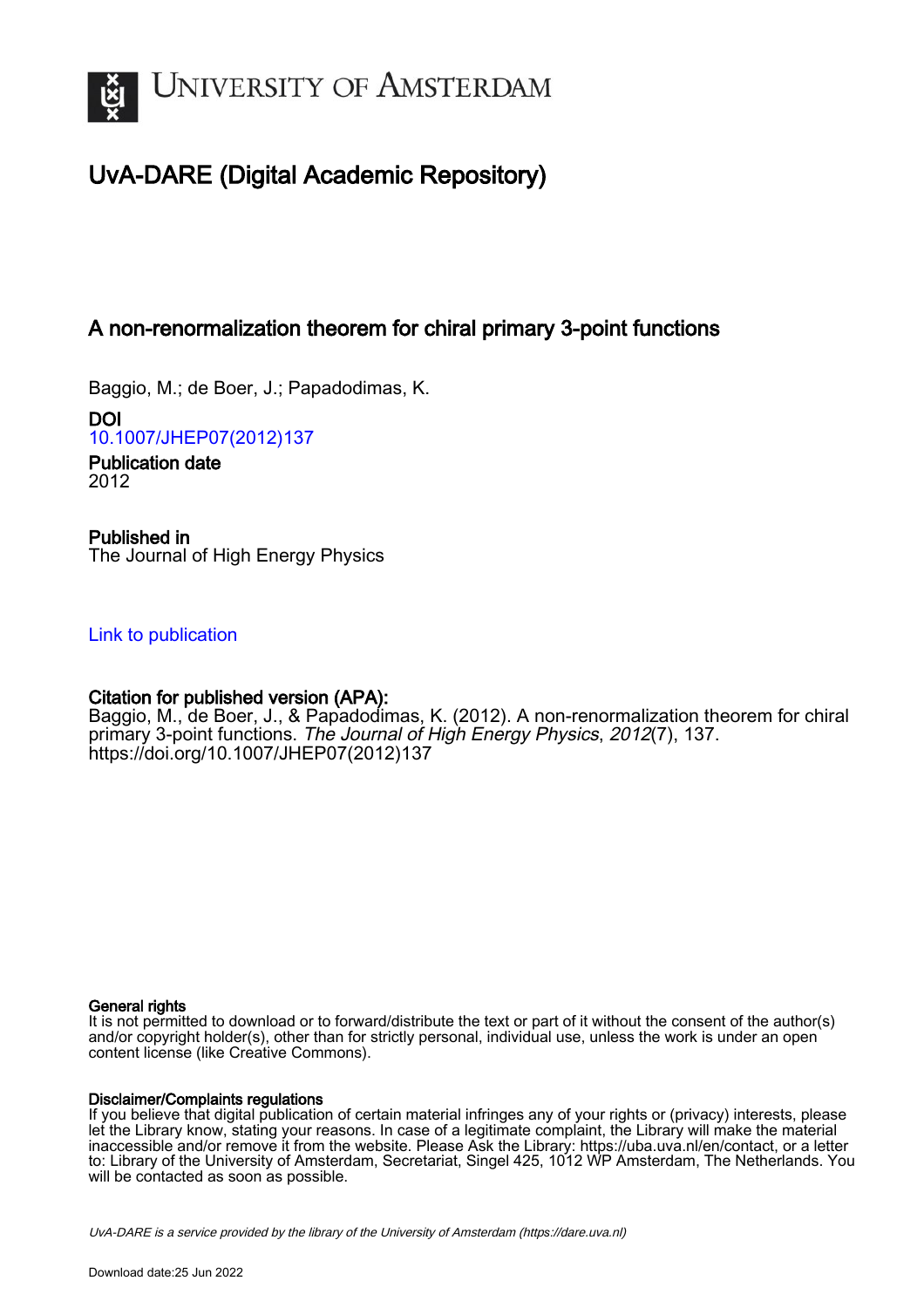PUBLISHED FOR SISSA BY 2 SPRINGER

Received: May 10, 2012 Accepted: July 11, 2012 PUBLISHED: July 23, 2012

# A non-renormalization theorem for chiral primary 3-point functions

#### Marco Baggio,<sup>*a*</sup> Jan de Boer<sup>*a*</sup> and Kyriakos Papadodimas<sup>*b*</sup>

<sup>a</sup> Institute for Theoretical Physics, University of Amsterdam, Science Park 904, Postbus 94485, 1090 GL Amsterdam, The Netherlands  $b$  Theory Group, Physics Department, CERN,

CH-1211 Geneva 23, Switzerland

E-mail: [m.baggio@uva.nl](mailto:m.baggio@uva.nl), [j.deboer@uva.nl](mailto:j.deboer@uva.nl), [Kyriakos.Papadodimas@cern.ch](mailto:Kyriakos.Papadodimas@cern.ch)

Abstract: In this note we prove a non-renormalization theorem for the 3-point functions of  $1/2$  BPS primaries in the four-dimensional  $\mathcal{N} = 4$  SYM and chiral primaries in two dimensional  $\mathcal{N} = (4, 4)$  SCFTs. Our proof is rather elementary: it is based on Ward identities and the structure of the short multiplets of the superconformal algebra and it does not rely on superspace techniques. We also discuss some possible generalizations to less supersymmetric multiplets.

KEYWORDS: Supersymmetric gauge theory, Gauge-gravity correspondence, AdS-CFT Correspondence

ArXiv ePrint: [1203.1036](http://arxiv.org/abs/1203.1036)

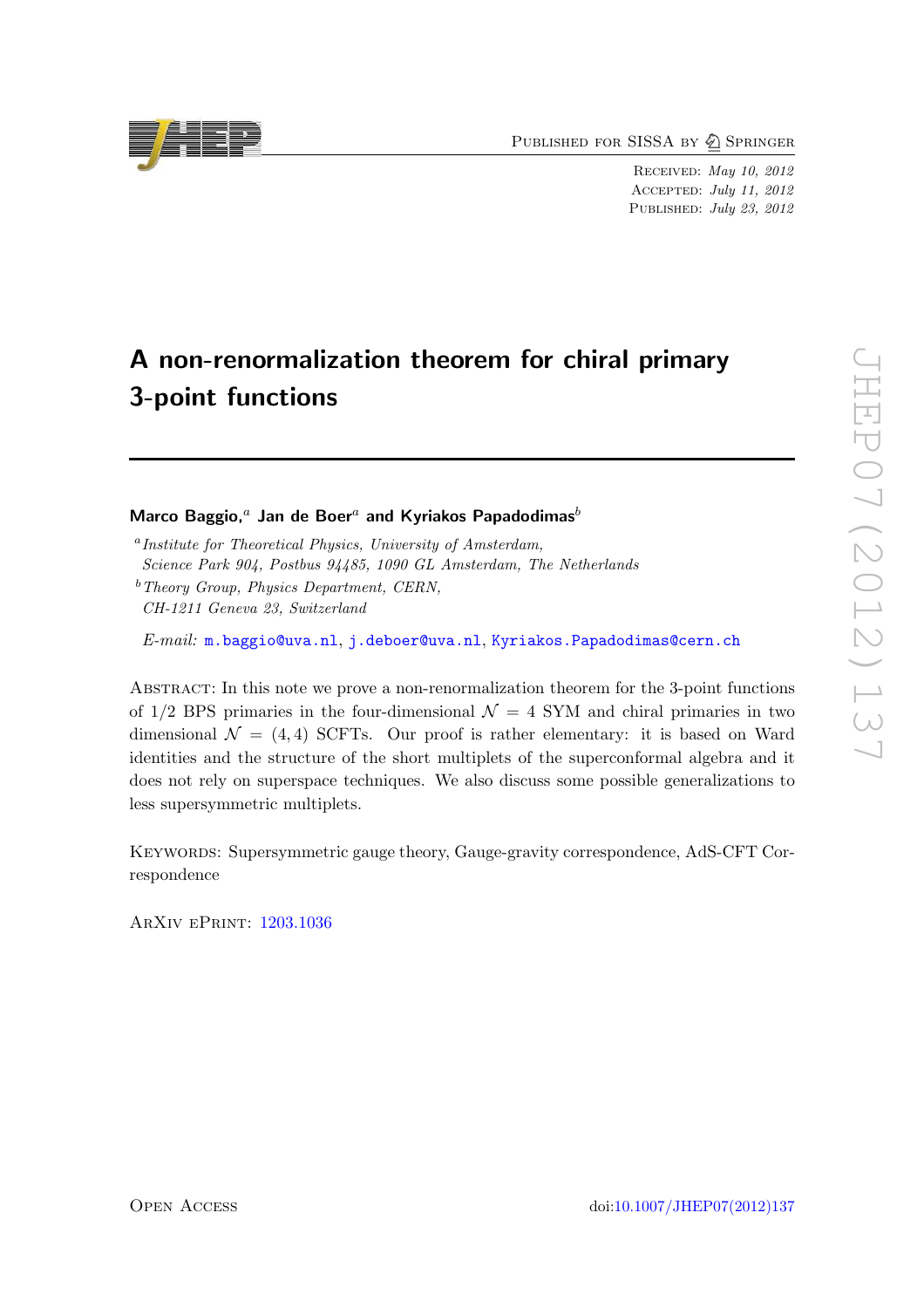# Contents

| 1        | Introduction                                                   | $\overline{\mathbf{2}}$ |
|----------|----------------------------------------------------------------|-------------------------|
| $\bf{2}$ | Background material                                            | 3                       |
|          | Conformal perturbation theory<br>2.1                           | 3                       |
|          | 2.2<br>Superconformal Ward identities                          | $\overline{4}$          |
|          | 2.3<br>Chiral primary 3-point functions                        | 6                       |
|          | 2.4<br>Null vectors in short multiplets                        | 6                       |
|          | 2.5<br>Supersymmetric marginal deformations                    | 7                       |
| $\bf{3}$ | Outline of the proof                                           | 8                       |
| 4        | Two-dimensional CFTs with $\mathcal{N} = (4, 4)$ supersymmetry | 9                       |
|          | Short representations and their 3-point functions<br>4.1       | 9                       |
|          | The non-renormalization theorem in 2d<br>4.2                   | 11                      |
| $\bf{5}$ | Four-dimensional $\mathcal{N}=4$ SCFTs                         | 12                      |
|          | Short representations<br>5.1                                   | 13                      |
|          | The non-renormalization theorem in 4d<br>5.2                   | 14                      |
| 6        | <b>Extremal correlators</b>                                    | <b>16</b>               |
| 7        | Other extensions                                               | 17                      |
|          | Half-chiral states in 2d $\mathcal{N} = (4, 4)$<br>7.1         | 17                      |
|          | 3-point functions in 2d $\mathcal{N} = (0, 4)$ SCFTs<br>7.2    | 17                      |
|          | 7.3<br>Less supersymmetric multiplets in 4d                    | 17                      |
| 8        | <b>Discussions</b>                                             | 18                      |
|          | A Roots and weights                                            | 19                      |
|          | B 1/2 BPS multiplets in $\mathcal{N}=4$                        | <b>20</b>               |
|          | B.1 The $[0, k, 0]$ multiplet                                  | <b>22</b>               |
|          | The $[0, 2, 0]$ multiplet<br>B.2                               | 23                      |
| C.       | Null states and short multiplets                               | $\bf{24}$               |
|          | Structure of null conditions in $\mathcal{N} = (4, 4)$<br>C.1  | 24                      |
|          | Structure of null conditions for $\mathcal{N}=4$<br>C.2        | 25                      |
|          |                                                                |                         |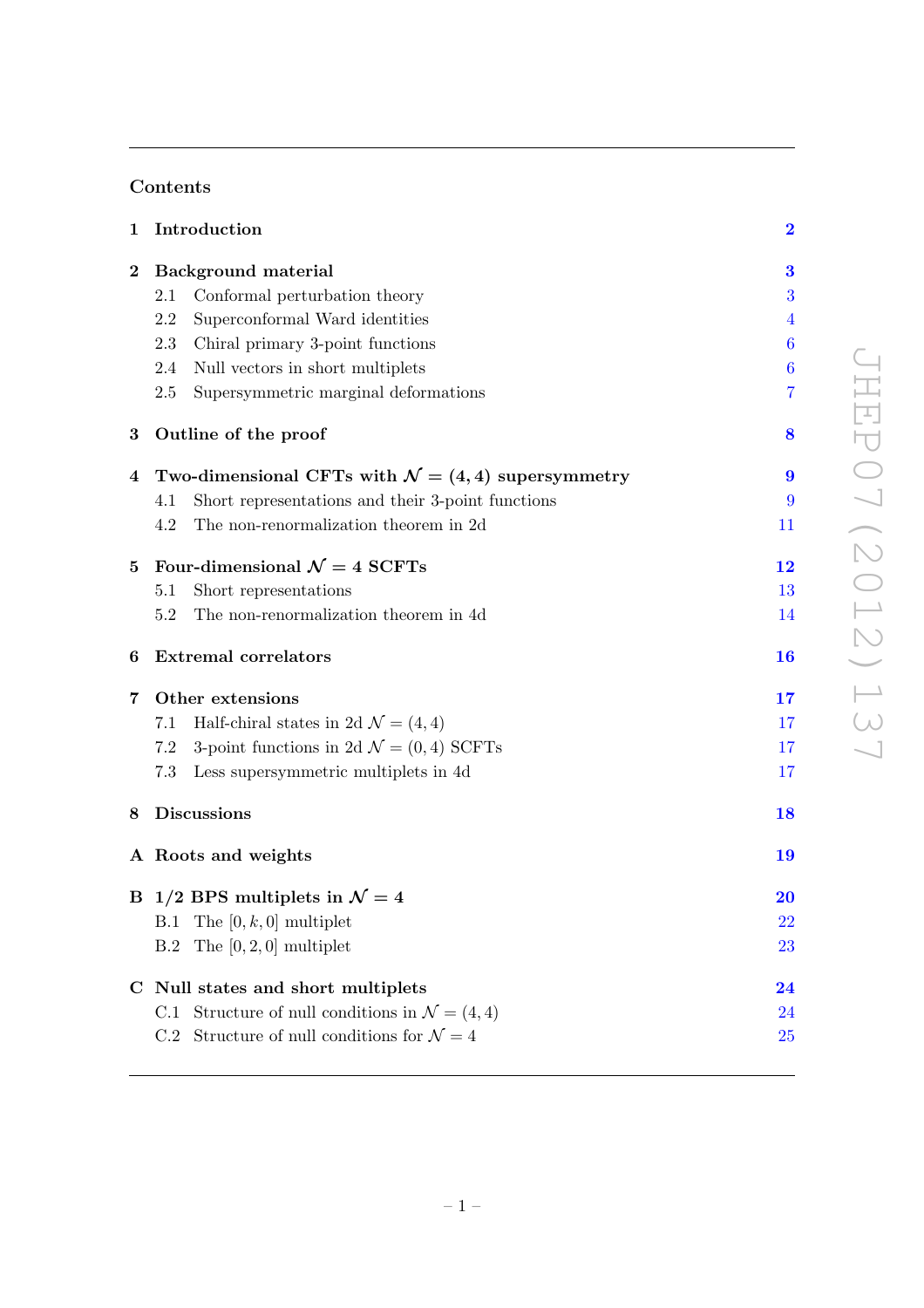#### <span id="page-3-0"></span>1 Introduction

One of the earliest checks of the AdS/CFT correspondence [\[1](#page-27-0)[–3](#page-27-1)] was the matching of 3 point functions of chiral primaries. This was first done [\[4](#page-27-2)[–6\]](#page-27-3) for the duality between the  $\mathcal{N} = 4$  SYM and IIB string theory in  $AdS_5 \times S^5$  and later [\[7](#page-27-4)-10] for the duality between the two dimensional  $\mathcal{N} = (4, 4)$  D1/D5 CFT and IIB string theory on  $AdS_3 \times S^3 \times \mathcal{M}_4$ . The matching of 3-point functions is non-trivial because they are not fully determined by symmetry considerations.

Notice that a priori the matching did not have to work — i.e. even if it did not work, it would not indicate a problem with the AdS/CFT correspondence. The bulk and boundary computations of 3-point functions are performed at different points of the moduli space (i.e. different values of the coupling constants). In general there is no reason to expect that such computations should give the same answer. The fact that the computations did indeed agree, strongly suggests that these 3-point functions are actually independent of the coupling constant. In other words, that there should exist a "non-renormalization theorem" for 3-point functions of chiral primaries in superconformal field theories with sufficient amount of supersymmetry.

For the case of  $AdS_5/CFT_4$  and the  $\mathcal{N}=4$  SYM a proof of such a non-renormalization theorem was given in a series of works  $[11-16]$ . The proof relies on the formalism of analytic superspace. It would be interesting if a more basic proof could be found, which would not depend on the somewhat elaborate construction of analytic superspace.<sup>[1](#page-3-1)</sup>

In the case of  $AdS_3/CFT_2$  with  $\mathcal{N} = (4, 4)$  supersymmetry a (partial) nonrenormalization theorem was proven in [\[18](#page-28-0)] using elementary techniques. This theorem is partial because it does not include the most general case of 3-point function of chiral primaries, but only the case of "extremal" correlation functions.

The goal of this work is two-fold. First we complete the non-renormalization theorem of [\[18\]](#page-28-0) to include the most general 3-point function of chiral primaries in two-dimensional  $\mathcal{N} = (4, 4)$  theories.<sup>[2](#page-3-2)</sup> Second, we give a short — and in our view simpler — proof of the non-renormalization theorem for  $1/2$  BPS chiral primary 3-point functions for  $\mathcal{N} = 4$ SCFTs in four dimensions. Our presentation provides a unified treatment of both cases, based on superconformal Ward identities and the structure of the representations of the superconformal algebra.

We also prove a few more results:

- i) 3-point functions of half-chiral primary states in 2d  $\mathcal{N} = (4, 4)$  SCFTs are not renormalized
- ii) 3-point functions of chiral primaries in 2d  $\mathcal{N} = (0, 4)$  SCFTs are not renormalized.

<span id="page-3-1"></span> ${}^{1}$ In [\[17](#page-27-8)] such a proof was proposed. However we believe that the arguments in that paper are actually not sufficient in order to prove the non-renormalization theorem. More explanations about this can be found at the end of section 5.1, in particular see footnote 11.

<span id="page-3-2"></span><sup>&</sup>lt;sup>2</sup>In this paper we call "chiral primaries" all the operators belonging to the same  $SU(2)$  R-symmetry multiplet, and not just the highest-weight state.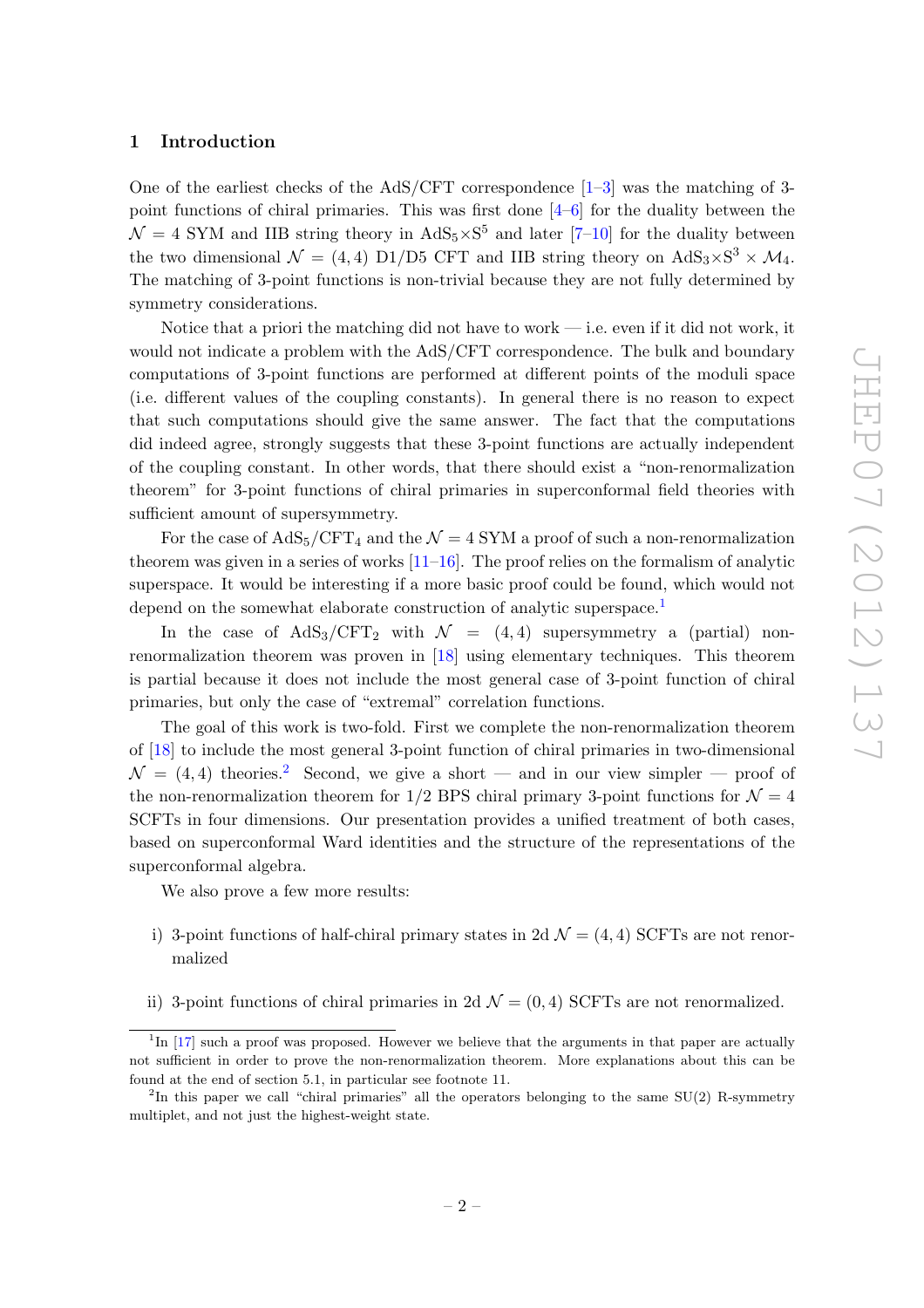- iii) "Extremal" *n*-point functions of  $1/2$  BPS operators in 4d  $\mathcal{N} = 4$  SCFTs are not renormalized
- iv) 3-point functions involving one 1/4 BPS and two 1/2 BPS operators in 4d  $\mathcal{N} = 4$ SCFTs are not renormalized.

Notice that our results are non-perturbative in the coupling constant of the theory and hold for any gauge group — in particular they do not depend on a large  $N$  limit.

The plan of the paper is as follows: in section 2 we present some necessary background material mostly on marginal deformations of CFTs, Ward identities, the structure of short multiplets and their 3-point functions. In section 3 we outline the main proof of the nonrenormalization theorem in general context. In section 4 we provide a detailed proof of the theorem for 2d  $\mathcal{N} = (4, 4)$  SCFTs. In section 5 we present a detailed proof of the theorem for 4d  $\mathcal{N} = 4$  theories. In the remaining sections and appendices we provide various additional details.

#### <span id="page-4-0"></span>2 Background material

In this section we review the basic ingredients that go into the proof of the nonrenormalization theorem. The reader who is familiar with basic properties of superconformal field theories can skip directly to the next section.

#### <span id="page-4-1"></span>2.1 Conformal perturbation theory

Our goal is to understand the coupling constant dependence of certain correlation functions. Changing a coupling constant  $g$  in a CFT corresponds to deforming the CFT by an exactly marginal operator  $\mathcal{O}$ . Correlators in the deformed theory can be computed from *integrated* correlators in the undeformed CFT. We have schematically

<span id="page-4-3"></span>
$$
\frac{\partial}{\partial g} \langle \mathcal{O}_1(x_1) \dots \mathcal{O}_n(x_n) \rangle \sim \int d^d x \, \langle \mathcal{O}(x) \mathcal{O}_1(x_1) \dots \mathcal{O}_n(x_n) \rangle \tag{2.1}
$$

This is only schematic because the integral has to be regularized due to UV divergences when  $x$  approaches the other insertions. Because of these divergences and the need for regularization, marginal deformations at second order do not commute, we refer the reader to  $[18–20]$  $[18–20]$  $[18–20]$  for more details.<sup>[3](#page-4-2)</sup> Physically this can be understood as a certain kind of operator mixing: under marginal deformations there is an ambiguity of coupling-constant dependent redefinitions of operators with the same quantum numbers.

The picture that we should keep in mind is that in general the moduli space  $\mathcal M$  (i.e. the space of marginal couplings of the CFT — sometimes called the "conformal manifold")

<span id="page-4-2"></span><sup>3</sup>An alternative approach is to attribute this phenomenon to the presence of "contact terms", as explained in [\[21,](#page-28-2) [22\]](#page-28-3). Instead, the point of view we are adopting is that CFT correlators are only defined at distinct points and hence "contact terms" play absolutely no role. From this point of view operator mixing comes from the definition of the regularized integrated correlators, as was nicely discussed in [\[19](#page-28-4)]. The two approaches are equivalent, but we find it conceptually more clear to follow [\[19\]](#page-28-4) and to avoid talking about contact terms. Hence, in the entirety of this paper we will never bring two local operators on the same spacetime point.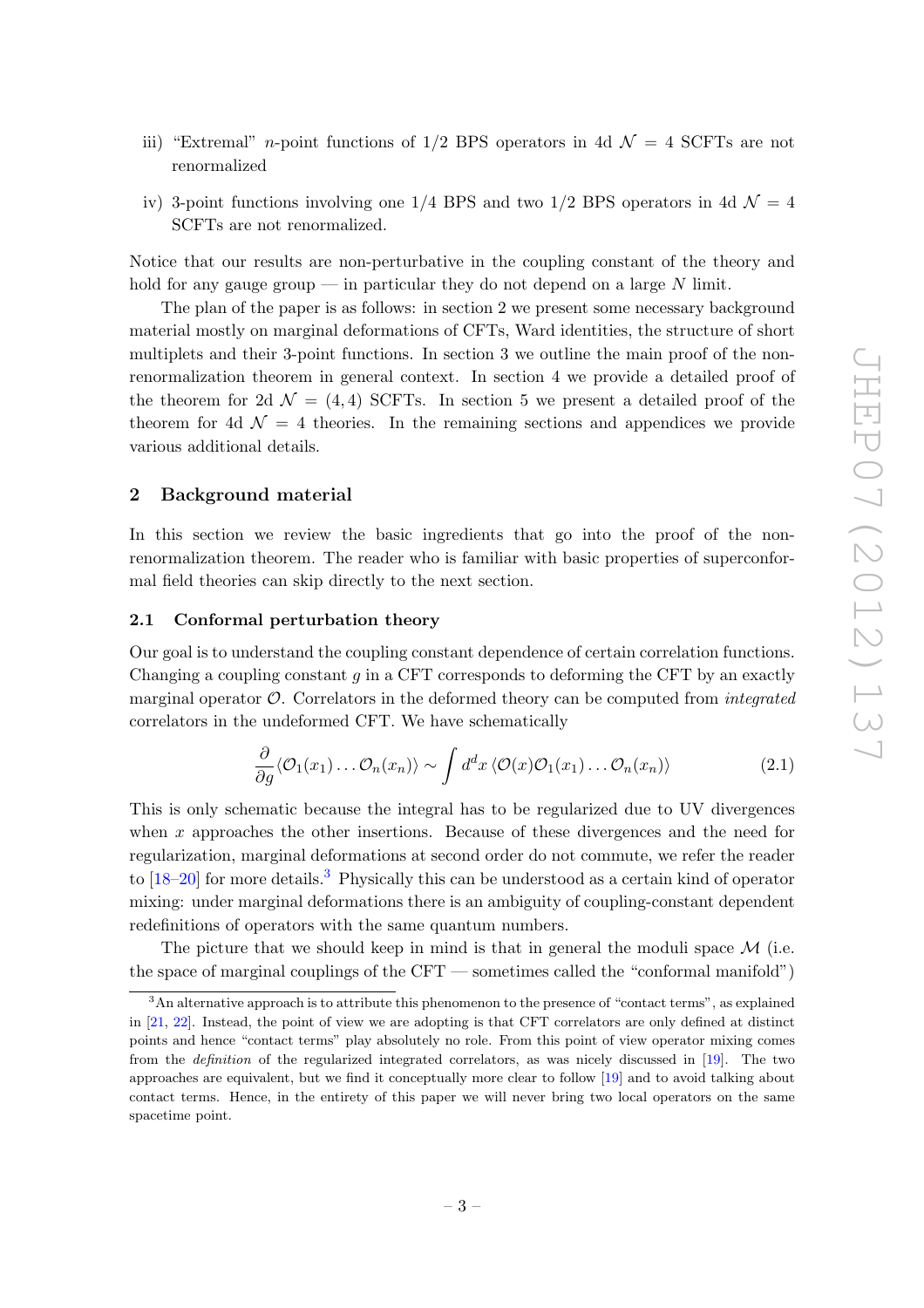is a higher dimensional manifold and the local operators of the CFT are sections of vector bundles over  $\mathcal{M}$ . So more precisely instead of [\(2.1\)](#page-4-3), what we have is that

<span id="page-5-1"></span>
$$
\nabla_g \langle \mathcal{O}_1(x_1) \dots \mathcal{O}_n(x_n) \rangle \equiv \int d^d x \, \langle \mathcal{O}(x) \mathcal{O}_1(x_1) \dots \mathcal{O}_n(x_n) \rangle \tag{2.2}
$$

In general  $[\nabla_{g_1}, \nabla_{g_2}] \neq 0$ , which expresses that there is non-trivial operator mixing over the moduli space. The bundles on which operators take values have have non-trivial connection which enters this covariant derivative.

In this paper we will prove that certain correlation functions of chiral primaries do not depend on the couplings of the CFT. More precisely, what we need to show is that the covariant derivative of such correlators with respect to the couplings is zero. This is the "covariant" way to phrase the non-renormalization of correlation functions, which is unambiguous with respect to coupling constant dependent operator redefinitions.

Actually we will prove a stronger statement. We will not only show that — in certain supersymmetric CFTs, and for specific choices of the operators  $\mathcal{O}_1 \dots \mathcal{O}_n$  — the r.h.s. of  $(2.2)$  vanishes, but we will show that the *integrand* on the r.h.s. of  $(2.2)$  is zero. This is a sufficient condition for the l.h.s. to vanish. The integral is supposed to be carefully regularized, and the operators are never brought on top of each other, so there is no subtlety with possible "contact terms" (see also footnote [3\)](#page-4-2).

Let us then emphasize once more that if

<span id="page-5-2"></span>
$$
\langle \mathcal{O}(x)\mathcal{O}_1(x_1)\dots\mathcal{O}_n(x_n)\rangle = 0\tag{2.3}
$$

for distinct points, then it is guaranteed that the correlator  $\langle \mathcal{O}_1(x_1) \dots \mathcal{O}_n(x_n) \rangle$  does not change under marginal deformations by O.

#### <span id="page-5-0"></span>2.2 Superconformal Ward identities

For a general strongly coupled CFT there is no reason to expect the vanishing of a correlator of the form [\(2.3\)](#page-5-2). The simplest reason for a correlator to exactly vanish is because of a symmetry of the theory. For example, if the CFT has an (unbroken) global  $U(1)$  symmetry, then a correlator is automatically zero if the charges of the inserted operators do not satisfy  $\sum q_i = 0$ . In a sense, our proof will be based on similar conservation conditions, coming from the supersymmetric (and superconformal) charges of the theory.

Symmetries in CFTs are expressed in terms of Ward identities. In the case of a global internal symmetry with a conserved current  $J_{\mu}$  we define the charge as  $R = \int d^{d-1}x J_0(x)$ and then we can show that for any set of local operators we have

$$
\sum_{i=1}^n \langle \mathcal{O}_1(x_1) \dots [R, \mathcal{O}_i](x_i) \dots \mathcal{O}_n(x_n) \rangle = 0
$$

For global internal symmetries, this is the only type of Ward identity that we have.

The situation is richer for conserved "currents" with additional spacetime indices. For example, let us consider the stress energy tensor which satisfies  $\partial^{\mu}T_{\mu\nu} = 0$ . Consider an arbitrary vector field  $V_{\mu}(x)$  and construct the operator  $j_{\mu}^{V}(x) = V^{\nu}(x)T_{\mu\nu}(x)$ . Using that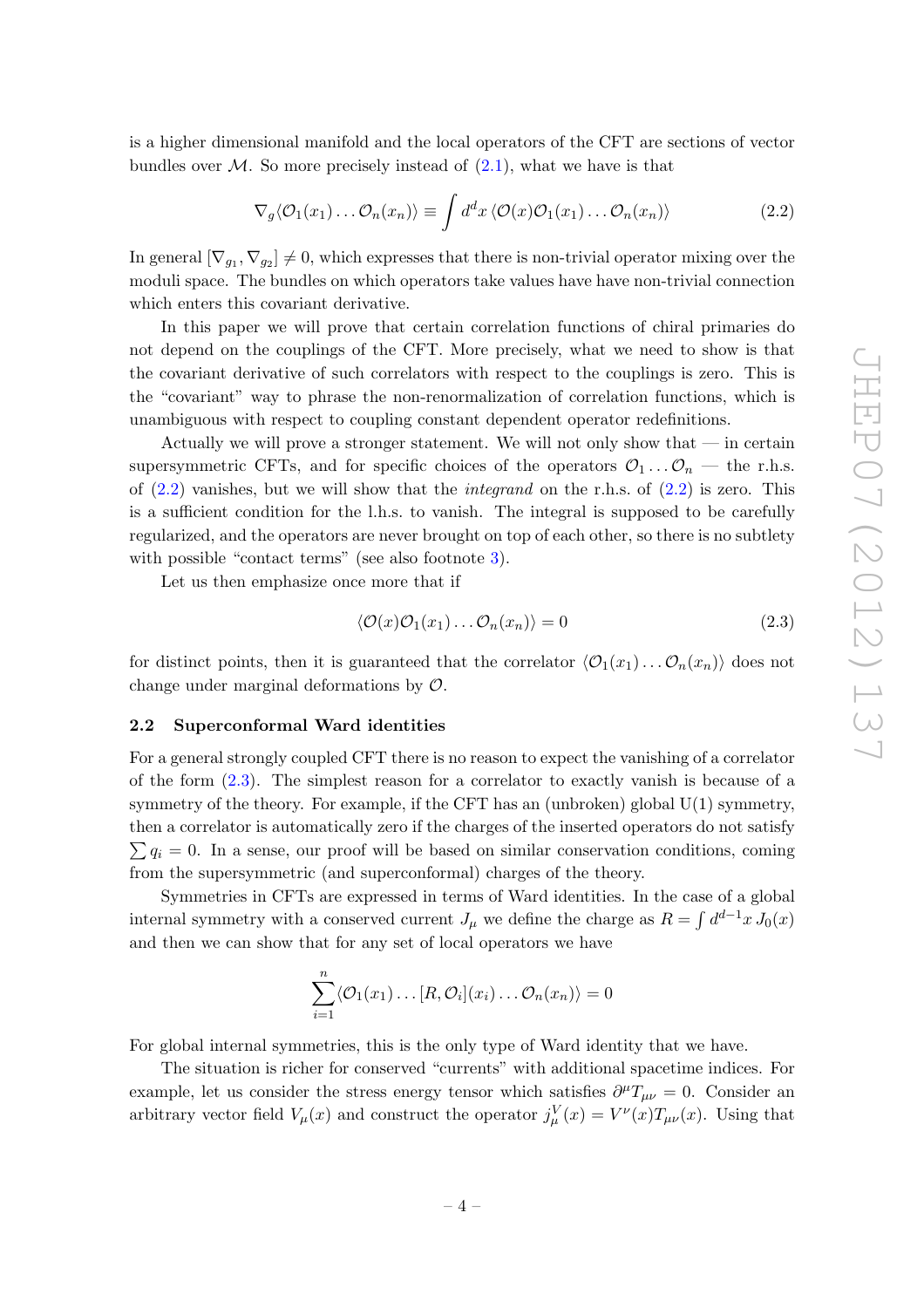$T_{\mu\nu}$  is conserved and symmetric we have that  $\partial^{\mu}j_{\mu}^{V}(x) = \frac{1}{2}(\partial^{\mu}V^{\nu} + \partial^{\nu}V^{\mu})T_{\mu\nu}$ . Combining this with the tracelessness of  $T_{\mu\nu}$  we conclude that any vector field which satisfies  $\partial^{\mu}V^{\nu}$  +  $\partial^{\nu}V^{\mu} = \omega(x)g^{\mu\nu}$  leads to a conserved current  $j_{\mu}^{V}$ . Of course this is the condition for a conformal Killing vector field. Provided that  $V_\mu(x)$  does not grow too fast at infinity, this can be used to define corresponding charges  $R^V = \int d^{d-1}x j_0^V(x)$  and corresponding Ward identities, characterized by the choice of  $V$ . These conformal Ward identities are slightly more complicated than the ones for global internal symmetries, but are of course very well understood.

In this paper we will mostly use the superconformal Ward identities, i.e. the identities that follow from the existence of a supercurrent operator in the CFT. This is an operator of dimension  $d - \frac{1}{2}$  $\frac{1}{2}$  and two Lorentz indices, a vector index  $\mu$  and a spinor index  $a$ . Let us denote this operator as  $G_{\mu a}$ . We can construct (fermionic) conserved currents out of the supercurrent by contracting it with a spinor valued field  $\psi^a(x)$  as

$$
j_{\mu}^{\psi}(x) = \psi^{a}(x)G_{\mu a}(x)
$$

The condition for  $j^{\psi}_{\mu}$  to be conserved is that  $\psi^{a}(x)$  must be a conformal Killing spinor. We also need to impose that it does not grow too fast as  $|x| \to \infty$  in order for the corresponding charge  $\int d^{d-1}x \, j_0^{\psi}(x)$  to be well-defined. Then we find the following possibilities. The first possibility is to take  $\psi^a(x)$  to be a constant spinor independent of x. Then the charges  $\int j_0^{\psi}$ 0 are the usual supercharges that we denote by **Q**. The second possibility is to take  $\psi^a(x)$ to be linear in  $x$  and then the corresponding charges turn out to be the "superconformal" partners" of Q that we denote by  $S^4$  $S^4$ . For a general conformal Killing spinor  $\psi^a(x)$  which grows at most linearly at infinity the Ward identities have the schematic form

<span id="page-6-1"></span>
$$
\sum_{i} \psi(x_i) \langle \mathcal{O}_1(x_1) \dots [\mathbf{Q}, \mathcal{O}_i](x_i) \dots \mathcal{O}_n(x_n) \rangle + \psi'(x_i) \langle \mathcal{O}_1(x_1) \dots [\mathbf{S}, \mathcal{O}_i](x_i) \dots \mathcal{O}_n(x_n) \rangle = 0
$$
\n(2.4)

Here we have not shown explicitly the spinor indices of  $\psi$  and how they are contracted with the supercharges in order not to clutter the notation. Also by  $[\ldots, \ldots]$  we mean commutator or anticommutator depending on whether the operator  $\mathcal O$  is bosonic or fermionic.

It is important to notice that we can always choose  $\psi^a(x)$  to vanish at some particular point  $x_i$  and then the corresponding term proportional to  $[Q, \mathcal{O}\}(x_i)$  does not contribute to the Ward identity. This observation is quite crucial and it is a basic fact on which our proof is based. Notice also that if the operators  $\mathcal O$  are superconformal primaries, we have  $[\mathbf{S}, \mathcal{O}\}(x_i) = 0$  and the Ward identity becomes particularly simple.

Notice a possible confusing point in the expression above. The commutators appearing in the Ward identity we are using are of the form  $\left[\mathbf{Q}, \mathcal{O}(x)\right]$ , and not  $\left[\mathbf{Q}, \mathcal{O}(x)\right]$ . The first expression corresponds to first computing the commutator between  $\bf{Q}$  and  $\mathcal{O}(0)$  and then

<span id="page-6-0"></span> $4$ Our notation in this section is rather loose. By S we simply mean the "superconformal partner" of Q in the sense that they both come from the same supercurrent. In two dimensional notation we would have that  $\mathbf{Q} \sim G_{-\frac{1}{2}}$  while  $\mathbf{S} \sim G_{+\frac{1}{2}}$ . In 4d SCFTs if by  $\mathbf{Q}$  we denote one of the left-chiral supercharges  $Q_a$ then the corresponding S which comes from the same supercurrent is right-chiral  $\mathbf{S} \sim \overline{S}_{\dot{a}}$ . We hope the notation is not too confusing — more details on the superconformal Ward identities for 4d SCFTs can be found in [\[17,](#page-27-8) [20\]](#page-28-1).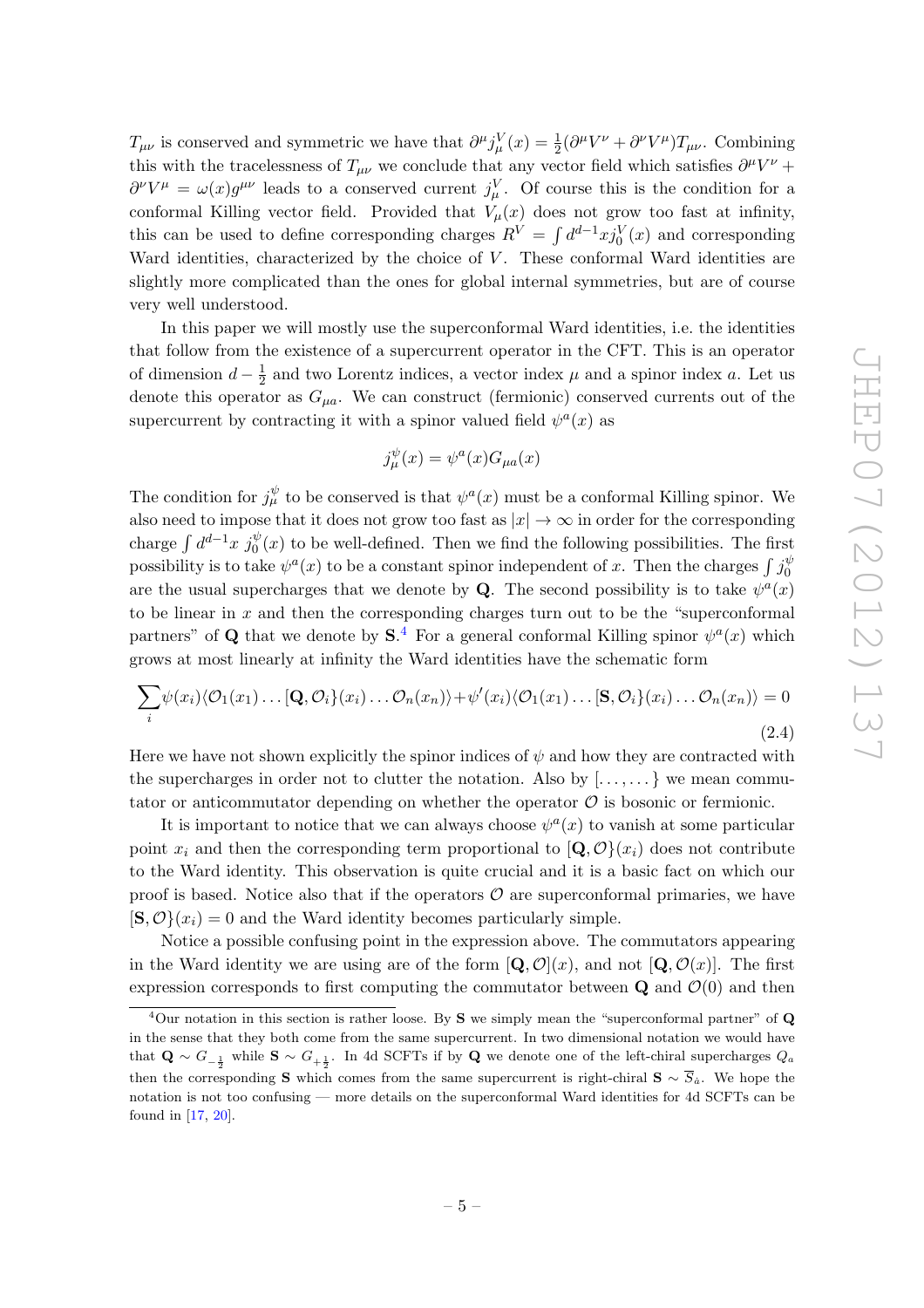using the translation operators to translate the result at  $x$ , while the second expression is the commutator between **Q** and the translated operator  $\mathcal{O}(x)$ .

These two expression can be different. For example, if  $\mathcal O$  is a superconformal primary, the commutator  $[\mathbf{S}, \mathcal{O}(x)]$  vanishes only at the origin while  $[\mathbf{S}, \mathcal{O}(x)]$  clearly vanishes everywhere.

#### <span id="page-7-0"></span>2.3 Chiral primary 3-point functions

Now we come to the correlators, whose non-renormalization we aim to prove. These are 3 point functions of chiral primary operators i.e. operators belonging to "short" multiplets of the superconformal algebra. In theories with extended supersymmetry such operators must fall into representations of the non-abelian R-symmetry. For example, in the  $\mathcal{N}=4$  SYM the R-symmetry is SU(4) while in 2d CFTs with  $\mathcal{N} = (4, 4)$  it is  $SU(2)_L \otimes SU(2)_R$ . Hence the chiral primary operators are labeled by the representation  $R$  of the R-symmetry and also by a set of additional indices  $\vec{m}$  that denote the specific element of the representation. As we will explain later, the general structure of the 3-point function is

<span id="page-7-2"></span>
$$
\left\langle \phi_I^{(\mathcal{R}_1, \vec{m}_1)}(x_1) \; \phi_J^{(\mathcal{R}_2, \vec{m}_2)}(x_2) \; \phi_K^{(\mathcal{R}_3, \vec{m}_3)}(x_3) \right\rangle = C_{IJK} \times \text{(group theoretic factors)} \tag{2.5}
$$

where the indices  $I, J, K$  label various irreducible representations of the R-symmetry group. The only dynamical information is in the coefficients  $C_{IJK}$ , which are precisely the coefficients whose independence of the coupling we need to prove. The "group theoretic factors" above contain both R-symmetry related factors, as well as the x-dependence of the correlator which is completely fixed by conformal invariance.

Given the general form  $(2.5)$  of these 3-point functions it becomes clear that we can isolate the desired coefficient  $C_{IJK}$  by evaluating the correlator for specific alignments of the  $\vec{m}$ 's, as long as the corresponding group theoretic factor is non-zero. In particular as we will explain in more detail later — it is possible to choose the operator at  $x_2$  to be a "highest weight" state in the representation  $\mathcal{R}_2$  and the one at  $x_3$  to be a "lowest weight" state in  $\mathcal{R}_3$ , while the one at  $x_1$  will be "mixed" i.e. will have weight  $\vec{m}$  which is neither highest nor lowest. So we have that

$$
C_{IJK} \sim \left\langle \phi_I^{(\mathcal{R}_1, \vec{m})}(x_1) \; \phi_J^{(\mathcal{R}_2, +)}(x_2) \; \phi_K^{(\mathcal{R}_3, -)}(x_3) \right\rangle
$$

where  $+$ ,  $-$  denote the highest and lowest weight state respectively.

The constant of proportionality depends on group theoretic factors and is not relevant for us — as long as it is non-zero. Also notice that from the point of view of chiral primaries in  $\mathcal{N} = 1$  theories, the operator at  $x_2$  would be "chiral primary", the one at  $x_3$  would be "anti-chiral primary" while the one at  $x_1$  would be neither chiral nor anti-chiral.

#### <span id="page-7-1"></span>2.4 Null vectors in short multiplets

Before we proceed we need to make one more observation. The highest weight state of a short representation is annihilated by some of the supercharges. The lowest weight state is annihilated by the conjugate supercharges. However, "intermediate" weight states in short representations are generally not annihilated by any of the supercharges.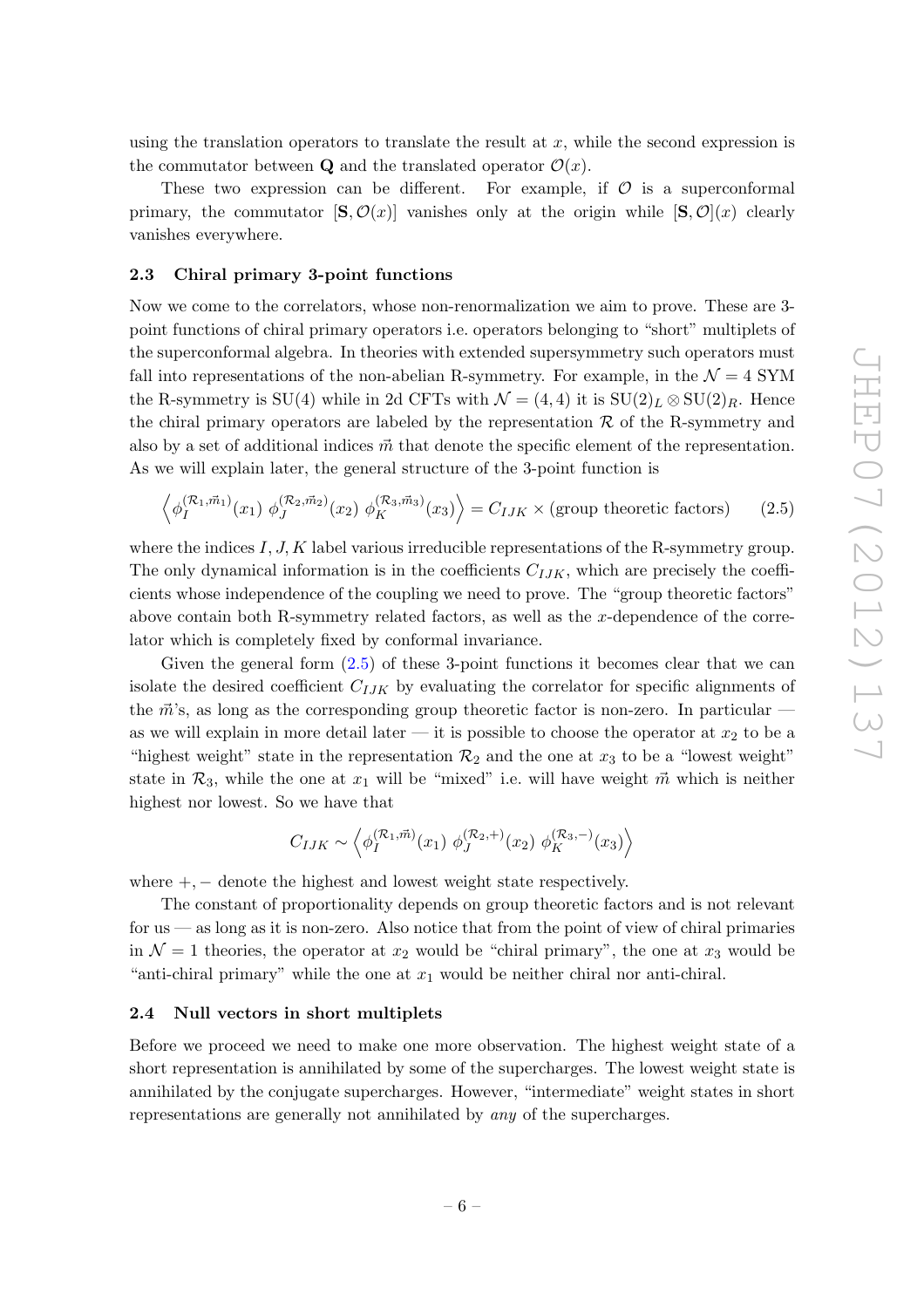While they are not annihilated by supercharges, these intermediate states satisfy "nullness conditions", by which we mean that certain linear combinations of superconformal descendants of intermediate weight states in the multiplet are zero. These can be derived by starting with the nullness conditions of the highest weight state  $[Q, \phi^{(\mathcal{R},+)}] = 0$  and acting on it with lowering operators of the R-symmetry algebra. Using the Jacobi identity these operators act both on the Q and on the chiral primary. Acting with such lowering operators repeatedly we get conditions which have the following general form

<span id="page-8-2"></span>
$$
\left[\mathbf{Q},\,\phi^{(\mathcal{R},\vec{m})}\right\rbrace = \sum_{i} c_{i} \left[\mathbf{Q}'_{i},\,\phi^{(\mathcal{R},\vec{m}'_{i})}\right\rbrace \tag{2.6}
$$

where  $\mathbf{Q}'_i$  are supercharges with R-symmetry weights different from those of  $\mathbf{Q}$  and of course some of the  $c_i$ 's may be zero. The operators  $\phi^{(\mathcal{R}, \vec{m}'_i)}$  are in the same multiplet as  $\phi^{(\mathcal{R}, \vec{m})}$  but have different R-symmetry weight.

This condition will perhaps become more clear once we study it in specific theories.

#### <span id="page-8-0"></span>2.5 Supersymmetric marginal deformations

The final element that we need is that the marginal deformations that we are interested in are of special kind, they are deformations that preserve not only conformal invariance but also supersymmetry. Imposing that superconformal invariance is preserved implies that the marginal operator must be a descendant of an (anti)-chiral primary. Let us illustrate this with a few examples.

In 2d  $\mathcal{N} = (2, 2)$  theories, the supersymmetric marginal deformations are of the  $\{\mathbf{G}^{-}_{-\frac{1}{2}},\left[\overline{\mathbf{G}}^{-}_{-\frac{1}{2}},\phi\right]\}$  and  $\left\{\mathbf{G}^{+}_{-\frac{1}{2}},\left[\overline{\mathbf{G}}^{+}_{-\frac{1}{2}},\overline{\phi}\right]\right\}$  where  $\phi,\overline{\phi}$  are chiral primaries in the  $(c, c)$  and  $(a, a)$  rings respectively, with conformal dimension  $(\frac{1}{2}, \frac{1}{2})$  $(\frac{1}{2})$ , and also of the form  $\left\{ \mathbf{G}_{-\frac{1}{2}}^{-}, \left[\overline{\mathbf{G}}_{-\frac{1}{2}}^{+}, \psi\right] \right\}$  and  $\left\{ \mathbf{G}_{-\frac{1}{2}}^{+}, \left[\overline{\mathbf{G}}_{-\frac{1}{2}}^{-}, \overline{\psi}\right] \right\}$  where  $\psi, \overline{\psi}$  are chiral primaries in the  $(a, c)$  and  $(c, a)$  rings respectively, again with conformal dimension  $(\frac{1}{2}, \frac{1}{2})$  $(\frac{1}{2})$ .

Another example is the  $\mathcal{N} = 4$  SYM in 4d. There is only one (complex) marginal coupling  $\mathcal{O}_{\tau}$  preserving the full  $\mathcal{N}=4$  supersymmetry, corresponding to changes of the complexified gauge coupling  $\tau = \frac{\theta}{2\pi} + i\frac{4\pi}{g^2}$  $\frac{4\pi}{g^2}$ . The moduli space of this CFT is the upper half  $\tau$  plane, modded out by the appropriate S-duality group. The operator  $\mathcal{O}_{\tau}$  is the (holomorphic part of the) Lagrangian density. The important thing for us is that it can be written as

<span id="page-8-3"></span>
$$
\mathcal{O}_{\tau} = \{ \mathbf{Q}, [\mathbf{Q}, \{\mathbf{Q}, [\mathbf{Q}, \text{Tr}(Z^2)]\} ] \}
$$
\n(2.7)

where  $Z$  is one of the complex adjoint scalars. Here we did not write explicitly the indices of the supercharges — details can be found in appendix B.2. Notice that these supercharges are all of the same chirality so they (anti)-commute and their order is not important.

Instead of giving more examples, let us emphasize the main point: supersymmetric marginal operators can be written as

$$
\mathcal{O} = \{ \mathbf{Q}, \Lambda \}
$$

<span id="page-8-1"></span> ${}^{5}$ Here the G's are the supercharges which will be defined in more detail section 4.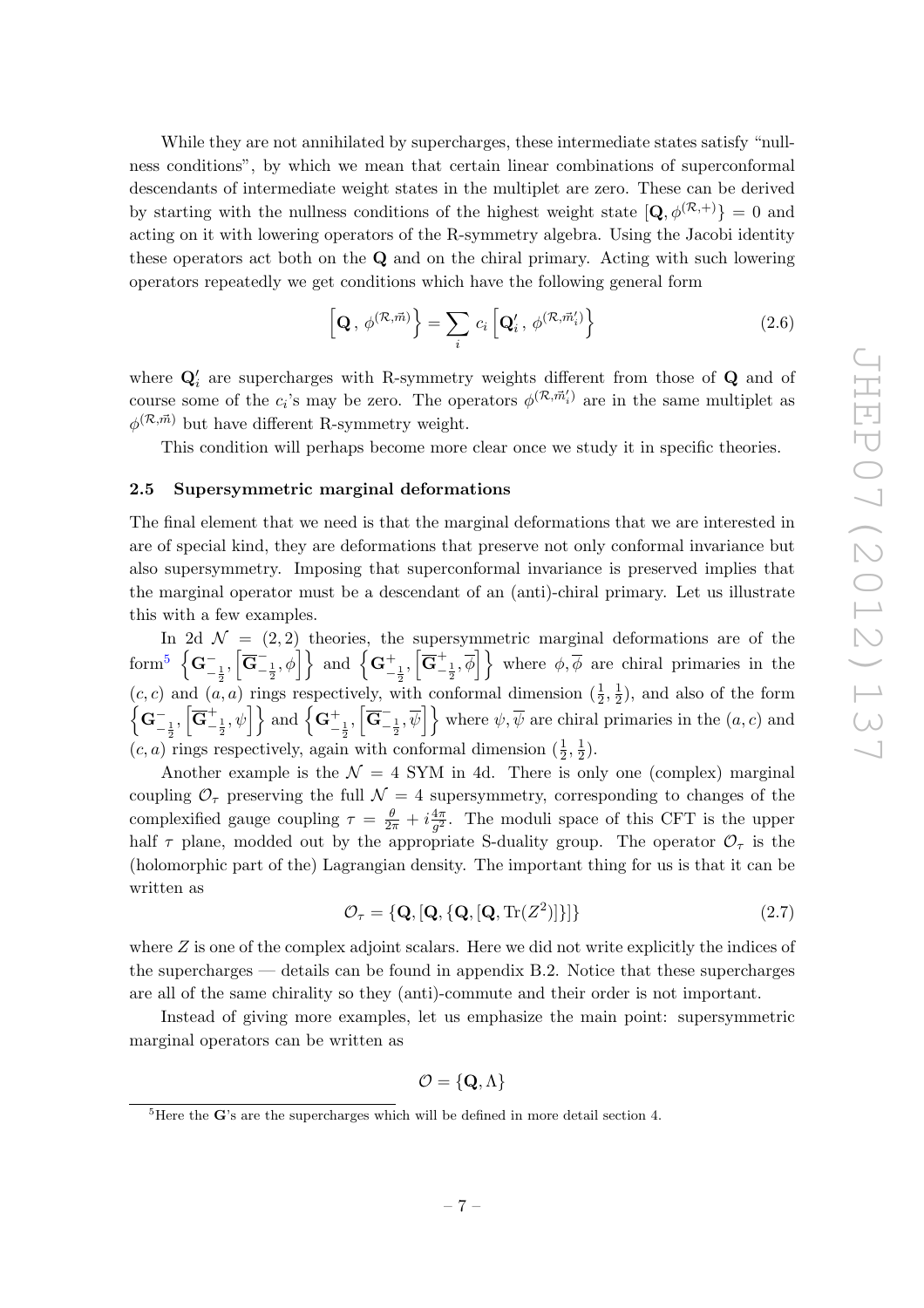where  $\Lambda$  is some operator and  $\mathbf Q$  is a supercharge which annihilates either highest, or lowest weight states. The operator  $\Lambda$  is a descendant of chiral primaries of specific conformal dimension (the details depend on the theory).

Finally, let us remind that the marginal operator has to be a singlet of the R-symmetry of the theory. If not, it would break part of the supersymmetry.

## <span id="page-9-0"></span>3 Outline of the proof

Now we have collected all the ingredients and we can put them together to give an outline of the proof. The (theory-specific) details will be presented in the next sections.

Step 1: We isolate the dynamical part of the 3-point function by aligning the chiral primaries so that one of them is highest weight, the other lowest and the third intermediate. So we have

$$
C_{IJK} \sim \left\langle \phi_I^{(\mathcal{R}_1, \vec{m})}(x_1) \; \phi_J^{(\mathcal{R}_2, +)}(x_2) \; \phi_K^{(\mathcal{R}_3, -)}(x_3) \right\rangle
$$

Step 2: We write the marginal operator corresponding to the change of a marginal coupling g as  $\mathcal{O} = \{Q, \Lambda\}$ . Hence we would like to prove the vanishing of

$$
\nabla_g C_{IJK} \sim \int d^dx \left\langle \{ \mathbf{Q}, \Lambda \}(x) \; \phi_I^{(\mathcal{R}_1, \vec{m})}(x_1) \; \phi_J^{(\mathcal{R}_2, +)}(x_2) \; \phi_K^{(\mathcal{R}_3, -)}(x_3) \right\rangle
$$

Let us denote the *integrand* by  $I$ , on which we now focus.

Step 3: Without loss of generality we can assume that Q annihilates the highest weight operator at  $x_2$ . Then we use the superconformal Ward identity  $(2.4)$  with a spinor  $\psi^a(x)$  vanishing at  $x_3$  to move **Q** away from the point x and we get that  $\frac{6}{3}$  $\frac{6}{3}$  $\frac{6}{3}$ 

$$
\mathcal{I} \sim \left\langle \Lambda(x) \left[ \mathbf{Q}, \phi_I^{(\mathcal{R}_1, \vec{m})} \right] (x_1) \phi_J^{(\mathcal{R}_2, +)}(x_2) \phi_K^{(\mathcal{R}_3, -)}(x_3) \right\rangle
$$

The important point here is that there is no other contribution to the Ward identity.<sup>[7](#page-9-2)</sup>

**Step 4:** We use the "nullness condition"  $(2.6)$  for the operator at  $x_1$  to rewrite this as

$$
\mathcal{I} \sim \sum_{I} \left\langle \Lambda(x) \left[ \mathbf{Q}', \phi_{I}^{(\mathcal{R}_1, \vec{m'})} \right] (x_1) \phi_{J}^{(\mathcal{R}_2, +)} (x_2) \phi_{K}^{(\mathcal{R}_3, -)} (x_3) \right\rangle
$$

where  $\vec{m'}$  is some other element of the same representation and  $\mathbf{Q}'$  supercharges with R-symmetry weight different from those of Q.

Step 5: The set of supercharges A can be partitioned into two disjoint sets  $A = A_+ \cup A_-$ , where the charges in  $\mathcal{A}_+$  annihilate the highest weight states and the charges in  $\mathcal{A}_$ annihilate the lowest weight states. If  $\mathbf{Q}' \in \mathcal{A}_+$  then we use the Ward identity with a

 ${}^{6}$ Again, by  $[\ldots, \ldots]$  we mean the commutator (or anticommutator) if the operator is bosonic (or fermionic).

<span id="page-9-2"></span><span id="page-9-1"></span><sup>&</sup>lt;sup>7</sup>Notice that  $\phi_I, \phi_J, \phi_K$  are all superconformal primaries, so they are annihilated by the S's.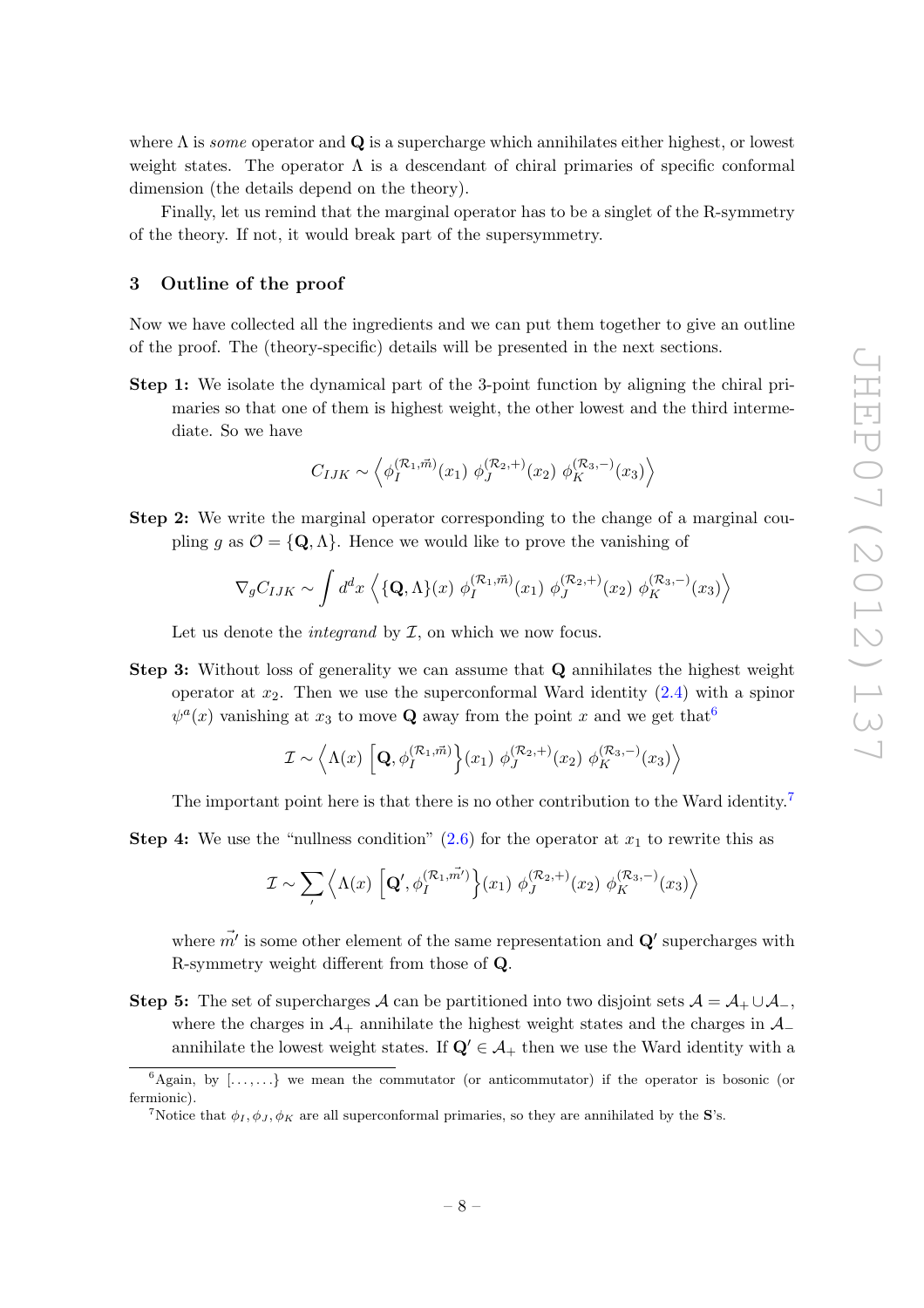spinor vanishing at  $x_3$  to move  $\mathbf{Q}'$  away from  $x_1$ . If  $\mathbf{Q}' \in \mathcal{A}$  then we choose a spinor which vanishes at  $x_2$ . In both cases we have

$$
\mathcal{I} \sim \sum_{I} \left\langle \{ \mathbf{Q}', \Lambda \}(x) \phi_I^{(\mathcal{R}_1, \vec{m}')}(x_1) \phi_J^{(\mathcal{R}_2, +)}(x_2) \phi_K^{(\mathcal{R}_3, -)}(x_3) \right\rangle
$$

Step 6: Remarkably the quantum numbers conspire in such a way that in the theories that we study  $\{Q', \Lambda\} = 0$ . Hence

$$
\mathcal{I} = 0 \qquad \Rightarrow \qquad \nabla_g C_{IJK} = 0
$$

This completes the proof.

Here we have skipped many details which will be presented in the next sections, since they are theory-dependent.

## <span id="page-10-0"></span>4 Two-dimensional CFTs with  $\mathcal{N} = (4, 4)$  supersymmetry

In this section we present the non-renormalization theorem for 3-point functions of chiral primaries in two-dimensional  $\mathcal{N} = (4, 4)$  superconformal field theories, generalizing and completing the results of [\[18\]](#page-28-0).

In the first subsection we describe the short multiplets in these theories and review the general form of the 3-point function of chiral primaries. In the second subsection we prove the non-renormalization theorem.

#### <span id="page-10-1"></span>4.1 Short representations and their 3-point functions

The R-symmetry of the  $\mathcal{N} = (4, 4)$  superconformal algebra is  $SU(2)_L \otimes SU(2)_R$ . The left moving supercharges are denoted by  $\mathbf{G}^{ar}_{-\frac{1}{2}}$ . Here the index  $a = \pm$  denotes the  $J^3$ eigenvalue with respect to the left-moving  $SU(2)_L$  R-symmetry, while the index  $r = \pm$ denotes the eigenvalue of the supercharge under a left SU(2) outer automorphism of the  $\mathcal{N}=4$  algebra. The right-moving supercharges have similar structure. We refer the reader to [\[18\]](#page-28-0) for more details.

Representations of the algebra are labeled by the conformal dimension  $\{h, \overline{h}\}\$  and the R-symmetry representation  $\{j,\overline{j}\}$  of the superconformal primaries<sup>[8](#page-10-2)</sup> of the multiplet. Notice that a given multiplet contains several superconformal primaries which differ by their  $SU(2)_L \otimes SU(2)_R$  quantum numbers. Unitarity requires

$$
h \geq j, \qquad \overline{h} \geq \overline{j}
$$

Multiplets which saturate the bound are "short" and are usually called "chiral primary" multiplets.

To simplify notation, in the following we will sometimes write only the quantum numbers of the left-moving sector. For a multiplet characterized by conformal dimension h and R-symmetry quantum number  $j$ , we have the following set of superconformal primaries

$$
\phi^{(j,m)}, \qquad m = -j, \ldots, +j
$$

<span id="page-10-2"></span><sup>&</sup>lt;sup>8</sup>I.e. operators annihilated by all  $\mathbf{G}_n^{ab}$ ,  $n > 0$ .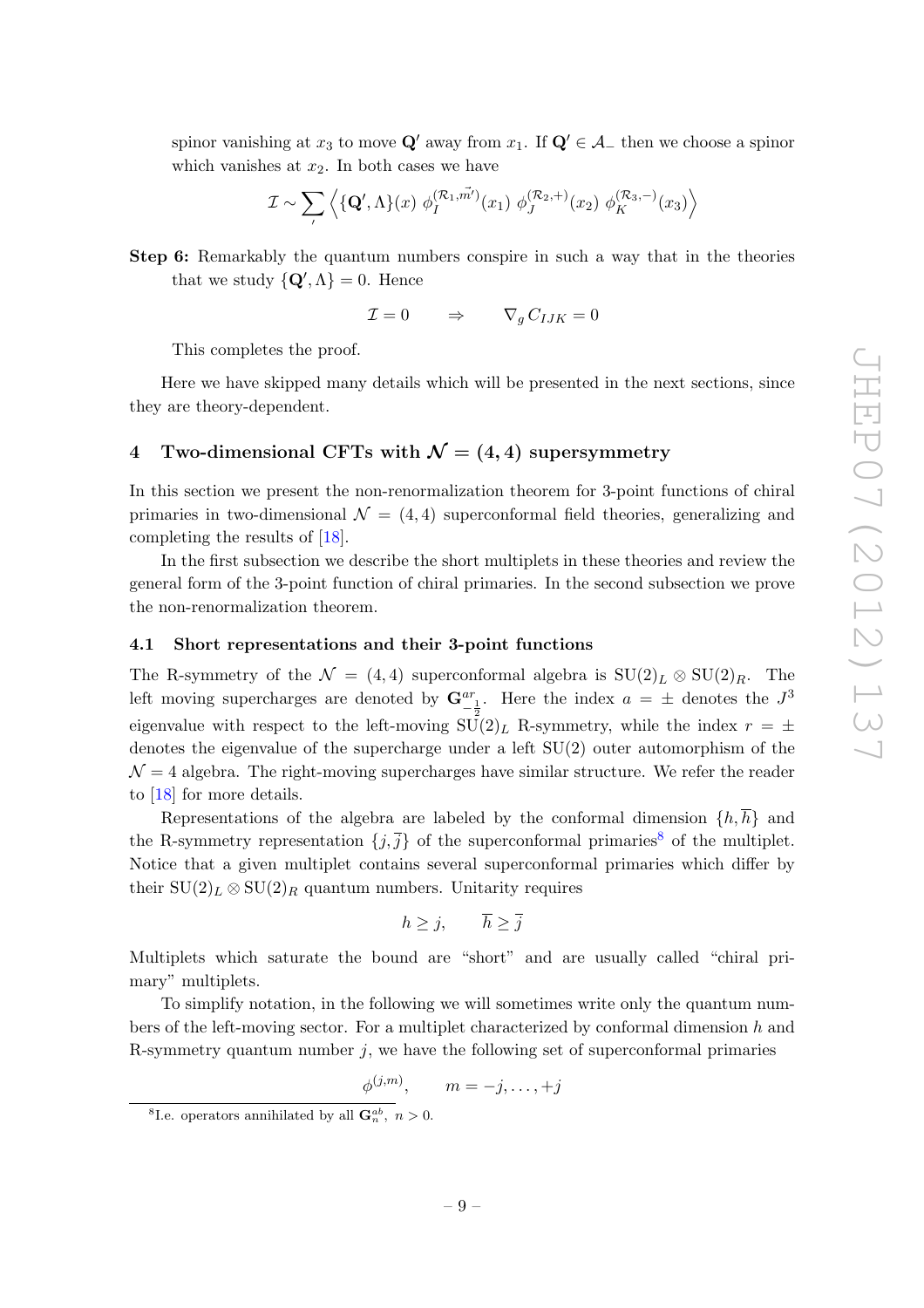which differ by their  $J^3$  eigenvalue m. All these operators are superconformal primaries, they have conformal dimension  $h$  and can be recovered from the "highest weight" state of the multiplet by acting with  $SU(2)_L$  lowering operators

$$
\phi^{(j,m)} \sim \overbrace{[J^-,\dots [J^-]}^{j-m}, \phi^{(j,j)}] \dots]
$$

The "highest weight" operator of a short multiplet  $\phi^{(j,j)}$  is annihilated by some of the supercharges

$$
\left[\mathbf{G}_{-\frac{1}{2}}^{+r} , \phi^{(j,j)}\right] = 0, \qquad r = +, -
$$

and similarly for the "lowest weight" one  $\phi^{(j,-j)}$ 

$$
\left[{\bf G}^{-r}_{-\frac{1}{2}}~,~\phi^{(j,-j)}\right\} = 0, \qquad r = +,-
$$

The other members of the short multiplet  $\phi^{(j,m)}$  with  $m \neq \pm j$  are not annihilated by any of the left moving supercharges. They do however satisfy nullness conditions, which can be derived by starting with  $[\mathbf{G}_{-\frac{1}{2}}^{+r}, \phi_I^{(j,j)}] = 0$  and acting with lowering operators  $J^-$ . This leads to the following relation<sup>[9](#page-11-0)</sup>

<span id="page-11-2"></span>
$$
\left[\mathbf{G}_{-\frac{1}{2}}^{+r}, \phi_{I}^{(j,n)}\right] \sim \left[\mathbf{G}_{-\frac{1}{2}}^{-r}, \phi_{I}^{(j,n+1)}\right] \tag{4.1}
$$

where the constant of proportionality is nonzero as long as  $n < j$ .

Notice that here there is some potentially confusing terminology: from the  $\mathcal{N} = (4, 4)$ point of view, all the operators  $\phi^{(j,m)}$  are sometimes called "chiral primaries", since they all belong to the same short multiplet. If however we consider an  $\mathcal{N} = (2, 2)$  subalgebra then the operator  $\phi^{(j,j)}$  would be called "chiral", the operator  $\phi^{(j,-j)}$  "antichiral" and the other operators  $\phi^{(j,m)}$  with  $m \neq \pm j$  would be neither chiral nor antichiral.

Let us write the general form of the 3-point function of chiral primary operators. We have

<span id="page-11-1"></span>
$$
\langle \phi_I(x_1) \phi_J(x_2) \phi_K(x_3) \rangle = C_{IJK} \left( \begin{array}{ccc} j_1 & j_2 & j_3 \\ m_1 & m_2 & m_3 \end{array} \right) \left( \frac{\bar{j}_1}{m_1} \frac{\bar{j}_2}{m_2} \frac{\bar{j}_3}{m_3} \right) \times \frac{1}{x_{12}^{(j_1+j_2-j_3)} x_{23}^{(j_2+j_3-j_1)} x_{13}^{(j_1+j_3-j_2)} \frac{1}{x_{12}^{(\bar{j}_1+\bar{j}_2-\bar{j}_3)} x_{23}^{(\bar{j}_2+\bar{j}_3-\bar{j}_1)} \frac{1}{x_{13}^{(\bar{j}_1+\bar{j}_3-\bar{j}_2)}} \end{array}
$$
(4.2)

Here we did not write explicitly the  $SU(2)_L \otimes SU(2)_R$  quantum numbers on the l.h.s. of the equation.

The x-dependence in  $(4.2)$  is fixed by conformal invariance in terms of the conformal dimension of the operators. The dependence on the quantum numbers  $(j, m; \overline{j}, \overline{m})$  is fixed by the  $SU(2)_L \otimes SU(2)_R$  R-symmetry and is expressed by the 3-j symbols presented above. All the dynamical information is encoded in the coefficient  $C_{IJK}$ , which as we can see only depends on the choice of chiral primary representations  $I, J, K$  and not on the specific

<span id="page-11-0"></span> $^{9}$ This equation is proven in appendix [C.](#page-25-0)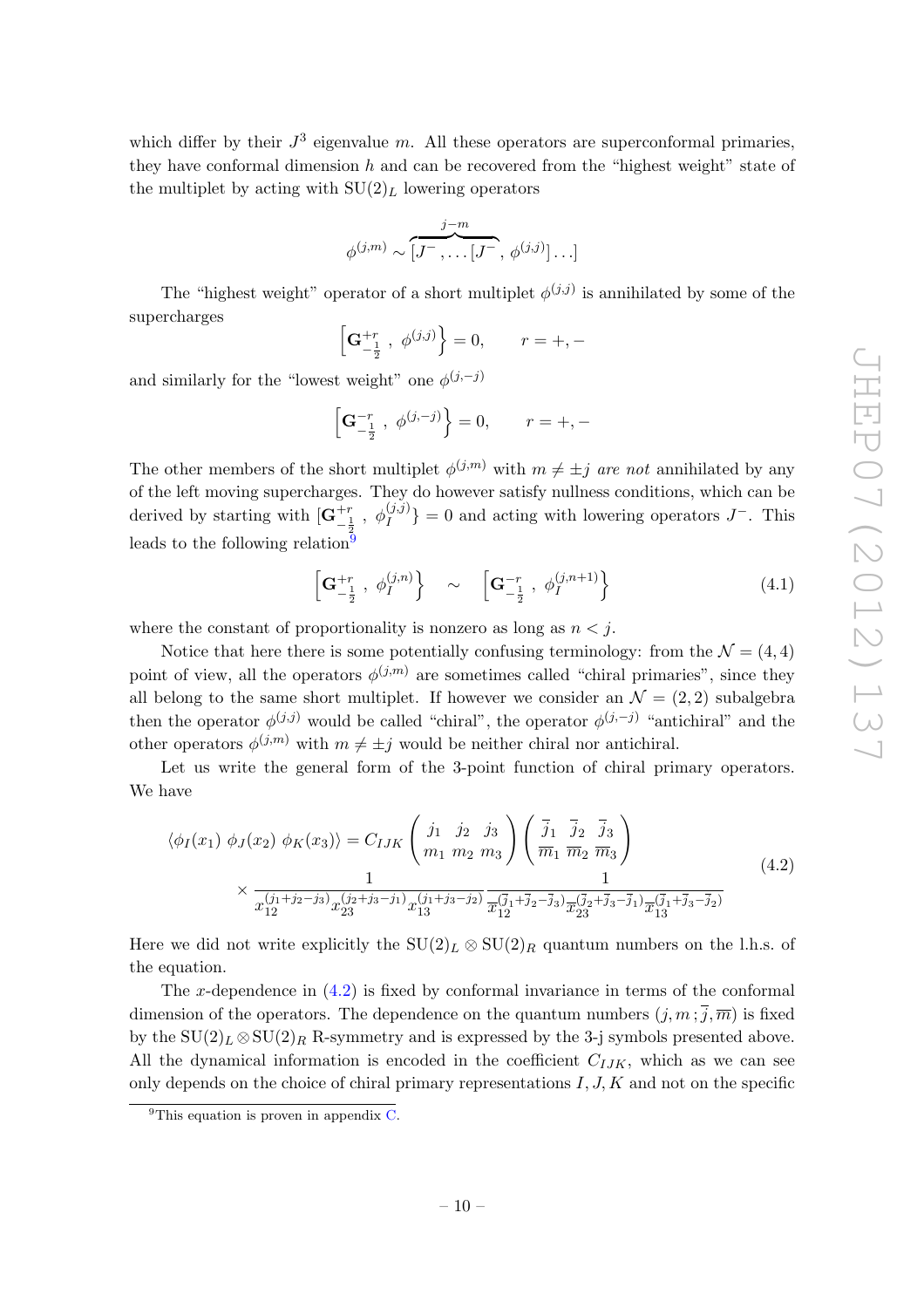representatives from each of them (i.e. does not depend on the R-symmetry quantum numbers  $m, \overline{m}$ ).

Our goal is to show that the constants  $C_{IJK}$  do not depend on the coupling constants of the CFT.

Going back to the distinction between a "chiral primary" in  $\mathcal{N} = (2, 2)$  theories and a "chiral primary" in  $\mathcal{N} = (4, 4)$  theories let us notice the following: in  $\mathcal{N} = (2, 2)$  theories R-charge conservation requires that the three operators satisfy the condition  $j_3 = j_1 + j_2$ (or permutations) - and similarly for the right-moving sector. These would be "extremal" 3-point functions of chiral primaries from the  $\mathcal{N} = (4, 4)$  point of view. However in  $\mathcal{N} =$ (4, 4) theories there are also 3-point functions of chiral primaries which are not in the extremal case.

In [\[18](#page-28-0)] a non-renormalization theorem for 3-point functions was proven for the special case where the three chiral primary multiplets satisfy  $j_3 = j_1 + j_2$  (or permutations) i.e. for the "extremal case". In that case the 3-point function can be viewed as a 3-point function of chiral primaries of an  $\mathcal{N} = (2, 2)$  subalgebra. In the more general case where  $j_3 \neq j_1+j_2$  this is not possible. There is no way to align all three operators so that they are all in the chiral ring of a given  $\mathcal{N} = (2, 2)$  subalgebra. Nevertheless, the "non-extremal" 3-point functions also seem to be protected and thus should obey some non-renormalization theorem, which we will prove in the next subsection.

#### <span id="page-12-0"></span>4.2 The non-renormalization theorem in 2d

Theories with  $\mathcal{N} = (4, 4)$  supersymmetry in two dimensions have a moduli space of marginal deformations which is locally of the form  $\frac{SO(n,4)}{SO(n)\times SO(4)}$  [\[21](#page-28-2)]. Here *n* is the number of chiral primary multiplets which transform in the  $(1/2, 1/2)$  representation of the SU $(2)_L \otimes SU(2)_R$ R-symmetry group.

Let us consider the 3-point function of operators which belong to chiral primary multiplets

 $\langle \phi_I (x_1) \phi_J (x_2) \phi_K (x_3) \rangle$ 

where for simplicity we do not write any R-symmetry indices, this is supposed to be a condensed notation for  $(4.2)$ . Let us also consider a marginal operator  $\mathcal O$  corresponding to the change of a marginal coupling constant  $g$ . By definition we have

$$
\nabla_g \langle \phi_I(x_1) \phi_J(x_2) \phi_K(x_3) \rangle \equiv \int d^2x \langle \mathcal{O}(x) \phi_I(x_1) \phi_J(x_2) \phi_K(x_3) \rangle
$$

In order to prove that the 3-point functions are independent of the coupling we have to show that the expression above vanishes. We will actually prove a stronger statement, namely that

$$
\mathcal{I} \equiv \langle \mathcal{O}(x) \; \phi_I(x_1) \; \phi_J(x_2) \; \phi_K(x_3) \rangle = 0
$$

even without integrating over x. We will follow the steps outlined in section [3.](#page-9-0)

In order to prove this we will use two properties of the  $\mathcal{N} = (4, 4)$  algebra.

First, we exploit the  $SU(2)_L \otimes SU(2)_R$  structure of the correlator [\(4.2\)](#page-11-1). If we simply want to compute the 3-point function  $C_{IJK}$  — or rather to prove that it is independent of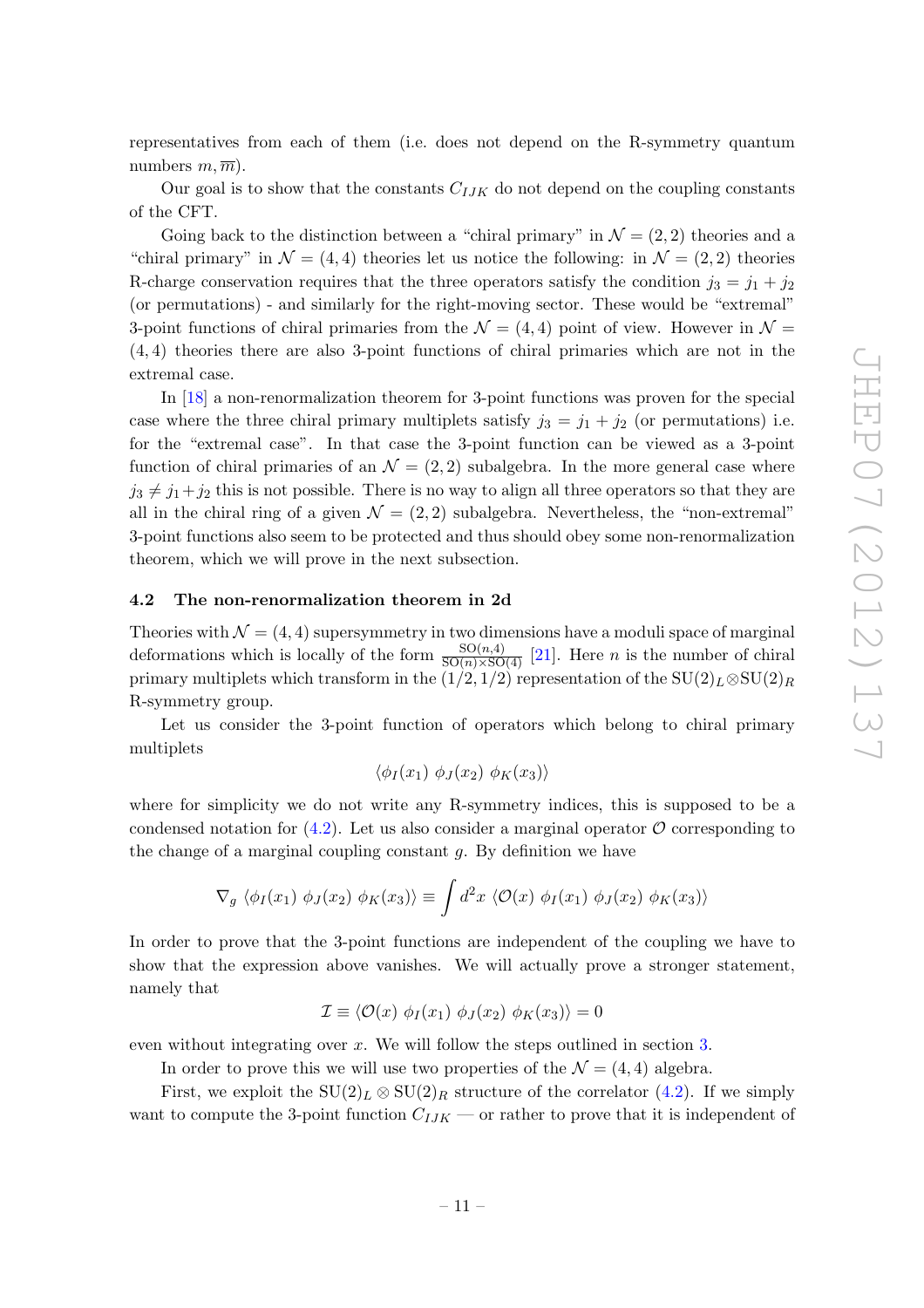the coupling — we are free to evaluate the correlator for any alignment of the operators for which the 3j symbols are non-vanishing. Hence we will choose the representatives of the other chiral primaries in the following way

$$
\mathcal{I} \sim \left\langle \mathcal{O}(x) \; \phi_I^{(j_1,n)}(x_1) \; \phi_J^{(j_2,j_2)}(x_2) \; \phi_K^{(j_3,-j_3)}(x_3) \right\rangle
$$

where  $n = j_3 - j_2$ . The constant of proportionality is some (non-vanishing) group-theoretic factor which is of no interest for our argument. Notice that from the point of view of an  $\mathcal{N}=2$  subalgebra the operator at  $x_2$  is "chiral primary", the operator at  $x_3$  is "anti-chiral primary" while the operator at  $x_1$  is neither chiral on antichiral.

Second, without loss of generality<sup>[10](#page-13-1)</sup> we can assume that the marginal operator can be written as  $\mathcal{O} = \{ \mathbf{G}_{-\frac{1}{2}}^{+r}, \overline{|\mathbf{G}_{-\frac{1}{2}}^{+s}, \overline{\phi}]} \}$  where  $\overline{\phi}$  is an element of a chiral primary multiplet of conformal weight  $\left(\frac{1}{2}\right)$  $\frac{1}{2}, \frac{1}{2}$  $(\frac{1}{2})$  and which is aligned to have  $(J^3, \overline{J}^3) = \left(-\frac{1}{2}\right)$  $\frac{1}{2}, -\frac{1}{2}$  $\frac{1}{2}$ .

Then we have that

$$
\mathcal{I} \sim \left\langle \left( \left\{ \mathbf{G}_{-\frac{1}{2}}^{+r}, \, \left[ \overline{\mathbf{G}}_{-\frac{1}{2}}^{+s}, \, \overline{\phi} \right] \right\} \right) (x) \, \phi_I^{(j_1, n)}(x_1) \, \phi_J^{(j_2, j_2)}(x_2) \, \phi_K^{(j_3, -j_3)}(x_3) \right\rangle
$$

Using a superconformal Ward identity [\(2.4\)](#page-6-1) for  $\mathbf{G}^{+r}_{-\frac{1}{2}}$  with a conformal Killing spinor vanishing at the point  $x_3$  we find that this can be written as

$$
\mathcal{I} \sim \left\langle \left[ \overline{\mathbf{G}}_{-\frac{1}{2}}^{+s}, \overline{\phi} \right] (x) \left[ \mathbf{G}_{-\frac{1}{2}}^{+r}, \phi_I^{(j_1, n)} \right] (x_1) \phi_J^{(j_2, j_2)}(x_2) \phi_K^{(j_3, -j_3)}(x_3) \right\rangle
$$

where the constant of proportionality in this expression is different from zero. Here we used that  $\mathbf{G}_{-\frac{1}{2}}^{+r}$  annihilates the operator at  $x_2$ .

Now we use the nullness condition  $(4.1)$  to rewrite it as

$$
\mathcal{I} \sim \left\langle \left[ \overline{\mathbf{G}}_{-\frac{1}{2}}^{+s}, \overline{\phi} \right] (x) \left[ \mathbf{G}_{-\frac{1}{2}}^{-r}, \phi_{I}^{(j_{1}, n+1)} \right] (x_{1}) \phi_{J}^{(j_{2}, j_{2})} (x_{2}) \phi_{K}^{(j_{3}, -j_{3})} (x_{3}) \right\rangle
$$

Finally we use a superconformal Ward identity for  $\mathbf{G}^{-r}_{-\frac{1}{2}}$  with a conformal Killing spinor which vanishes at the point  $x_2$ . All other operators do not contribute because they are annihilated by  $\mathbf{G}^{-r}_{-\frac{1}{2}}$ , hence we find

 $\mathcal{I} = 0$ 

This proves that 3-point functions of chiral primaries are independent of the coupling constant.

Notice that it would not be possible to apply a similar argument to prove nonrenormalization of 4- and higher point functions of chiral primaries (unless they are extremal  $[18]$ , see also  $[23, 24]$  $[23, 24]$  — which is of course consistent, since we know that such correlators do depend on the coupling constants.

## <span id="page-13-0"></span>5 Four-dimensional  $\mathcal{N}=4$  SCFTs

The same type of argument can be used to prove the non-renormalization of 3-point functions of  $1/2$  BPS chiral primaries in four-dimensional SCFTs with  $\mathcal{N}=4$  supersymmetry.

<span id="page-13-1"></span><sup>&</sup>lt;sup>10</sup>This is a general property of  $\mathcal{N} = (4, 4)$  SCFTs which was discussed in detail in [\[18\]](#page-28-0).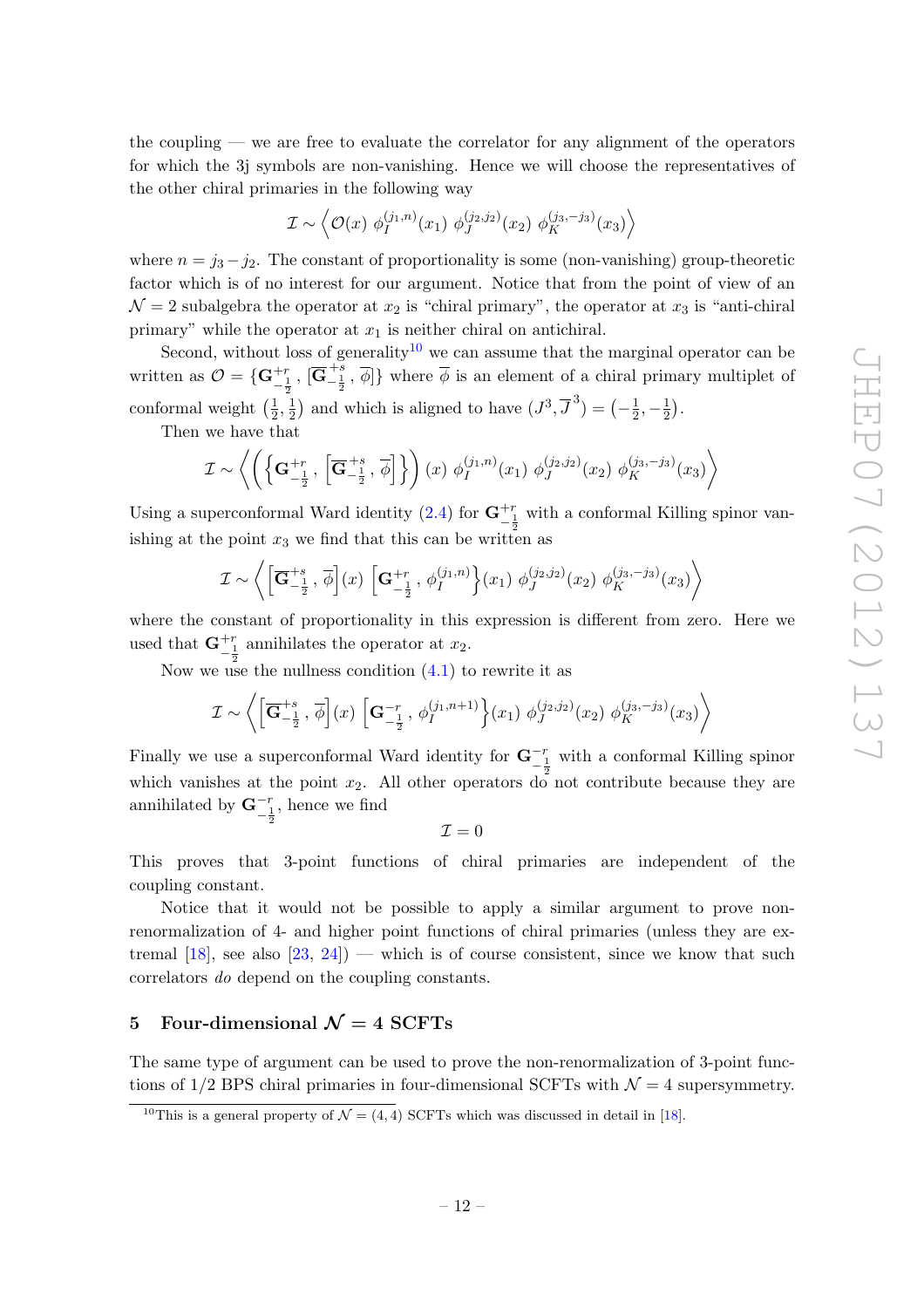#### <span id="page-14-0"></span>5.1 Short representations

Now the R-symmetry is  $SU(4)$ . We choose a basis for its Cartan subalgebra. The short representations that we are interested in are those with Dynkin labels  $[0, k, 0]$ , Lorentz spin  $(j,\overline{j}) = (0,0)$  and conformal dimension  $\Delta = k$ . These are the "1/2 BPS" operators of the  $\mathcal{N}=4$  algebra. In terms of Young tableaux for SU(4) these representations correspond to tableaux with  $k$  columns of length 2 (we refer to appendix  $B.1$  for more details). As before we denote the superconformal primaries of such a multiplet by

 $\phi^{(k,\vec{m})}$ 

where now  $\vec{m}$  labels the weight of the state inside the SU(4) multiplet (i.e.  $\vec{m}$  are the eigenvalues of the state under the Cartan generators). Of special interest will be the highest and lowest weight states of any given representation, which we call  $\phi^{(k,\pm)}$ . For example, in some conventions highest weight operators are  $\text{Tr}(Z^k)$  and their multi-trace products.

Let us recall some group theory (more details are given in appendix  $A$  and  $B$ ). We denote by  $E_i$  the generators of SU(4) corresponding to positive simple roots, or raising operators. The highest weight state satisfies  $[E_i, \phi^{(k,+)}] = 0$ . Other operators in the same SU(4) multiplet can be recovered starting from  $\phi^{(k,+)}$  and acting with the lowering operators  $E_i^{\dagger}$ 

$$
\phi^{(k,\vec{m})} \sim [E_{i_n}^{\dagger}, \dots [E_{i_1}^{\dagger}, \phi^{(k,+)}] \dots]
$$

where the product is some specific combination of the "negative simple roots", perhaps with repeated appearances.

Of course equivalently we can start from the lowest weight state and get the same state by acting with "raising" operators.

$$
\phi^{(k,\vec{m})} \sim [E_{i_n}, \dots [E_{i_1}, \phi^{(k,-)}] \dots]
$$

It is a group-theoretic fact that in a tensor product of the form  $[0, k_1, 0] \otimes [0, k_2, 0]$  any representation of the form  $[0, k_3, 0]$  appears either one time or none.<sup>[11](#page-14-1)</sup> Hence the general form of a 3-point function is

$$
\left\langle \phi_{I}^{(k_1, \vec{m}_1)}(x_1) \; \phi_{J}^{(k_2, \vec{m}_2)}(x_2) \; \phi_{K}^{(k_3, \vec{m}_3)}(x_3) \right\rangle = C_{IJK} \mathbf{G}(k_1, \vec{m}_1; k_2, \vec{m}_2; k_3, \vec{m}_3)
$$

$$
\times \frac{1}{|x_{12}|^{k_1 + k_2 - k_3} |x_{23}|^{k_2 + k_3 - k_1} |x_{13}|^{k_1 + k_3 - k_2}}
$$

where  $\mathbf{G}(k_1, \vec{m}_1; k_2, \vec{m}_2; k_3, \vec{m}_3)$  is the (unique) SU(4) Clebsh-Gordan coefficient for three representations of the type  $[0, k, 0]$  i.e. a group-theoretic factor. The dynamical information is encoded in the coefficient  $C_{IJK}$ .

Notice that, as emphasized previously in the paper, it is only the highest and lowest weight states of the short multiplets that are annihilated by supercharges. "Intermediate weight" states are generally not annihilated by any of the supercharges (though they lead to

<span id="page-14-1"></span><sup>&</sup>lt;sup>11</sup>If  $k_1, k_2, k_3$  satisfy the triangle (in)-equality and  $\frac{k_1+k_2+k_3}{2}$  is an integer, then the representation appears one time. Otherwise it does not appear.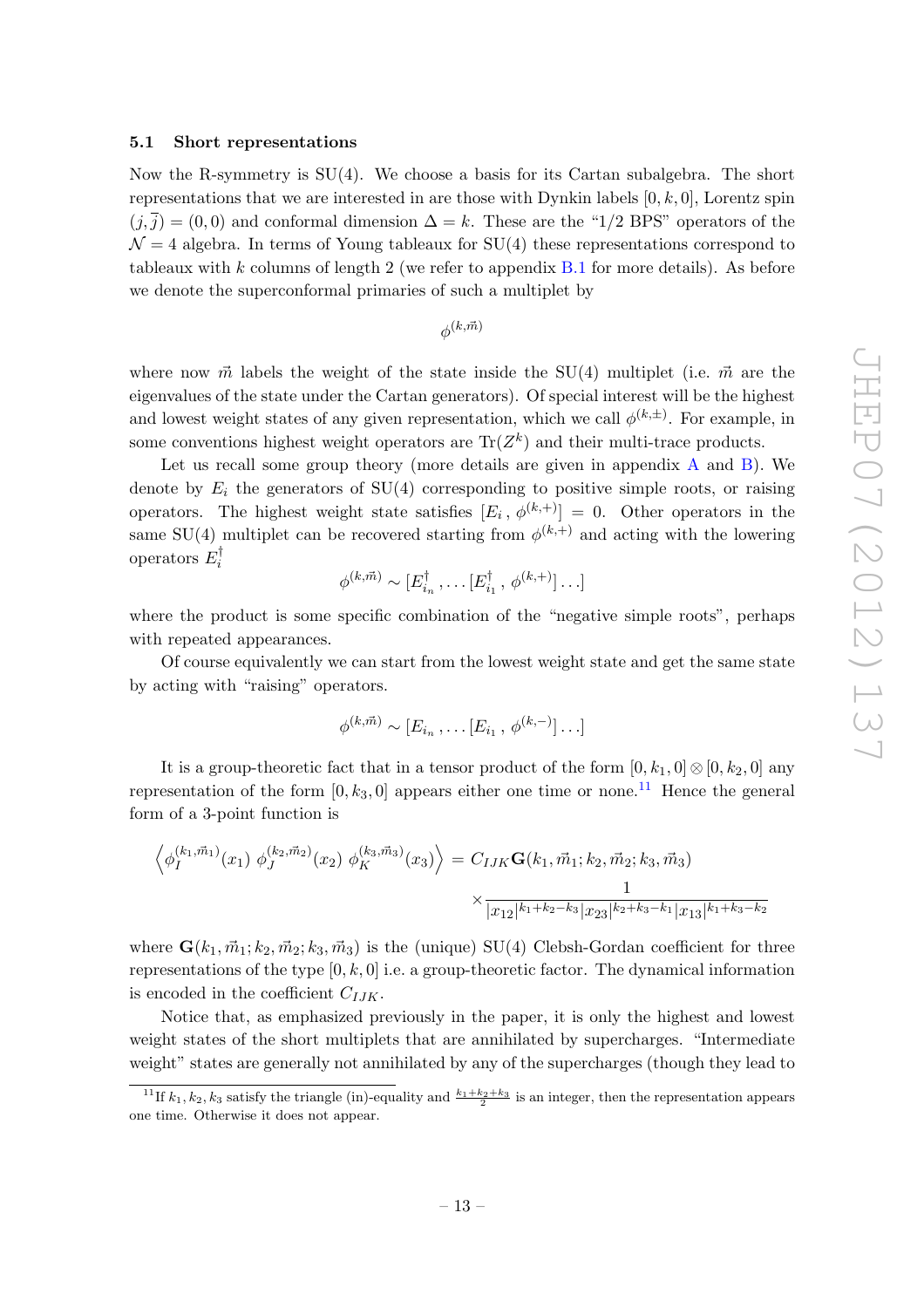certain "nullness conditions" as explained earlier). For example, while the superconformal primary operators of the form

$$
C_{i_1\ldots i_n} \text{Tr}(\phi^{i_1} \cdots \phi^{i_k})
$$
\n<sup>(5.1)</sup>

with C symmetric and traceless are members of  $1/2$  BPS multiplets, for generic choice of such symmetric traceless  $C$ , they are not annihilated by any supercharges. Only if  $C$  is chosen so that the corresponding operator is highest or lowest weight state with respect to  $SU(4)_R$  is the operator annihilated by 1/2 of the supercharges.<sup>[12](#page-15-1)</sup>

#### <span id="page-15-0"></span>5.2 The non-renormalization theorem in 4d

First let us choose a basis of the left chiral supercharges so that they have definite weight under the Cartan subalgebra.<sup>[13](#page-15-2)</sup> We denote these left chiral supercharges as  $\mathbf{Q}_a^i$  where the index  $i = 1, \ldots 4$  is the SU(4) and a the Lorentz index.

The theory has an exactly marginal operator  $\mathcal{O}_{\tau}$  corresponding to the change of the complexified coupling constant  $\tau = \frac{\theta}{2\pi} + i \frac{4\pi}{g^2}$  $\frac{4\pi}{g^2}$ . As mentioned before and explained in detail in appendix  $B.2$  — this operator can be written as

<span id="page-15-3"></span>
$$
\mathcal{O}_{\tau} = (\mathbf{Q})^4 \phi^{(2, +)} \tag{5.2}
$$

where only four of the left-chiral supercharges act on the highest weight state. The notation  $(Q)^4$  means the nested (anti)-commutator, as in equation [\(2.7\)](#page-8-3), we hope this is obvious. Notice that the left chiral supercharges anticommute among themselves so we do not need to worry about the order with which they act on an operator.

The set of left chiral supercharges A can be partitioned into two disjoint sets  $\mathcal{A} = \mathcal{A}_{+} \cup$  $\mathcal{A}_-$ , where the charges in  $\mathcal{A}_+$  annihilate the highest weight states of the 1/2 BPS multiplets and the charges in  $\mathcal{A}_-$  annihilate the lowest weight states. The set of supercharges which appear in [\(5.2\)](#page-15-3) is simply  $\mathcal{A}_-$ , and any other left chiral supercharge in  $\mathcal{A}_+$  annihilates the operator  $\phi^{(2,+)}$ . This will be important below.

Consider now the change of a 3-point function under a deformation by  $\mathcal{O}_{\tau}$ . We will show that

$$
\mathcal{I} \equiv \langle \mathcal{O}_{\tau}(x) \; \phi_I(x_1) \; \phi_J(x_2) \; \phi_K(x_3) \rangle = 0
$$

As before we can choose the SU(4) alignment of the operators in such a way that

$$
\mathcal{I} \sim \left\langle \mathcal{O}_{\tau}(x) \; \phi_{I}^{(k_1, \vec{m}_1)}(x_1) \; \phi_{J}^{(k_2, +)}(x_2) \; \phi_{K}^{(k_3, -)}(x_3) \right\rangle \tag{5.3}
$$

where the operator at  $x_2$  is a highest weight state, the one at  $x_3$  is lowest weight and the one at  $x_1$  is of some general weight in the representation  $k_1$ . Using the form of the marginal operator we have

$$
\mathcal{I} \sim \left\langle \left( (\mathbf{Q})^4 \phi^{(2,+)} \right) (x) \phi_I^{(k_1, \vec{m}_1)}(x_1) \phi_J^{(k_2, +)}(x_2) \phi_K^{(k_3, -)}(x_3) \right\rangle
$$

<span id="page-15-1"></span> $12 \text{ In } [17]$  $12 \text{ In } [17]$  $12 \text{ In } [17]$  it was incorrectly assumed that all superconformal primaries of the 1/2 BPS multiplet are annihilated by half of the supercharges, hence the proposed proof of the non-renormalization theorem in [\[17\]](#page-27-8) is incomplete.

<span id="page-15-2"></span><sup>&</sup>lt;sup>13</sup>And also a definite weight under the  $J_3$  of the SU(2)<sub>L</sub> part of the Lorentz group.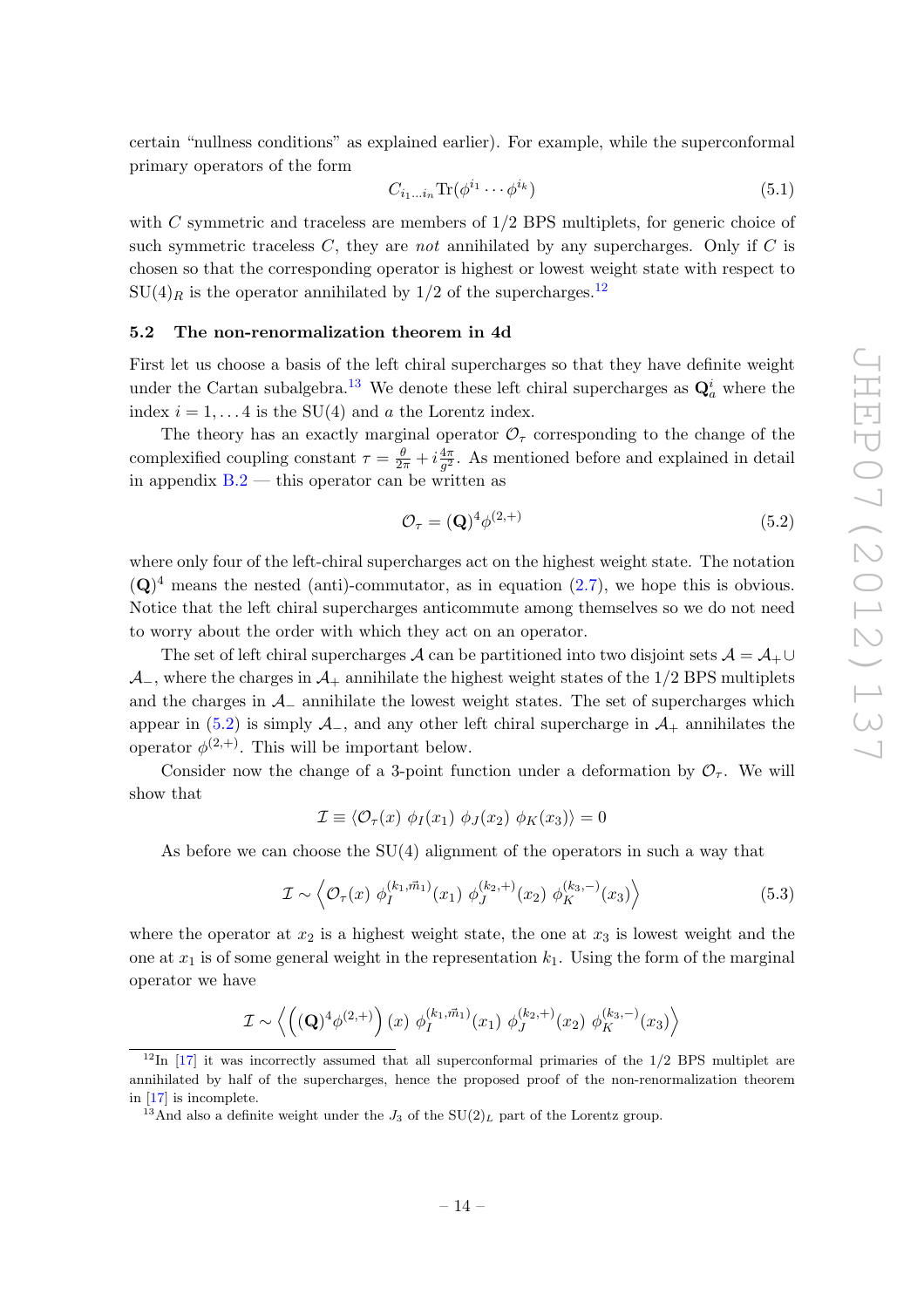Notice that the four supercharges acting on the operator at  $x$  are all left chiral so they (anti)-commute and their order is not important. As we mentioned above we call this set of supercharges  $A_-\$ . Also notice that all of these four supercharges annihilate the operator at  $x_3$ .

We take one of them, let us call it  $\mathbf{Q}^{\star}$  and move it away using the Ward identity. We choose the conformal Killing spinor to vanish at the point  $x_2$ . Hence the correlator becomes

$$
\mathcal{I} \sim \left\langle \left( (\mathbf{Q})^3 \phi^{(2,+)} \right) (x) \left( \left[ \mathbf{Q}^{\star}, \phi_I^{(k_1, m_1)} \right] \right) (x_1) \phi_J^{(k_2, +)}(x_2) \phi_K^{(k_3, -)}(x_3) \right\rangle
$$

Now we will use the analogue of  $(4.1)$  coming from the fact that  $\mathbf{Q}^*$  annihilates the lowest weight state of the representation  $k_1$ , that is.

<span id="page-16-1"></span>
$$
\left[\mathbf{Q}^{\star}, \phi_{I}^{(k_1, \vec{m}_1)}\right] = \sum_{j \neq \star} \left[\mathbf{Q}^j, \mathcal{X}_j\right]
$$
\n(5.4)

where all supercharges in the sum on the r.h.s. are left chiral and different from  $\mathbf{Q}^{\star}$  and  $\mathcal{X}_j$  is either one of the elements of the multiplet  $\phi_I^{(k_1, \vec{m}_j)}$  $I_I^{(k_1,m_j)}$  or perhaps zero.<sup>[14](#page-16-0)</sup> This important relation is proven in appendix [C.](#page-25-0)

Next, for each of these  $\mathbf{Q}^j$ 's we apply the Ward identity  $(2.4)$  again. There are two possibilities:

- 1)  $\mathbf{Q}^j$  is in  $\mathcal{A}_-$ : in this case we use [\(2.4\)](#page-6-1) with a spinor vanishing at  $x_2$ . We do not get any contribution from  $x_3$  because the operator is annihilated by the supercharges in  $\mathcal{A}_-$ . We do not get any contribution from x because the supercharge is already there, so it squares to zero.
- 2)  $\mathbf{Q}^j$  is in  $\mathcal{A}_+$ : then this supercharge annihilates operators of the form  $\phi^{(k,+)}$ . Then we use  $(2.4)$  superconformal Ward identity with a spinor vanishing at  $x_3$  and we get zero.

So in all cases the contribution is zero. Hence

$$
\mathcal{I} = 0 \qquad \Rightarrow \qquad \nabla_{\tau} C_{IJK} = 0
$$

Exactly the same argument can be applied for the marginal operator  $\overline{\mathcal{O}}_{\tau} \equiv (\overline{\mathbf{Q}})^4 \phi^{(2,-)}$ . So all in all the 3-point functions are not renormalized and this completes the proof. Notice that this argument fails — as expected — if we try to prove the non-renormalization of  $n$ point functions of chiral primaries with  $n > 3$  (unless they are "extremal"). The last step of the proof relied on the fact that there was at most one operator which was not annihilated by the supercharge involved in the Ward identity. We chose the Killing spinor to vanish at the point where this operator was inserted. If there were more than one operators not annihilated by the supercharge, it would not be possible to simultaneously "hide" their contributions to the Ward identity by choosing the Killing spinor appropriately.

<span id="page-16-0"></span><sup>&</sup>lt;sup>14</sup>In either case the operator X is annihilated by the  $\overline{S}$ 's.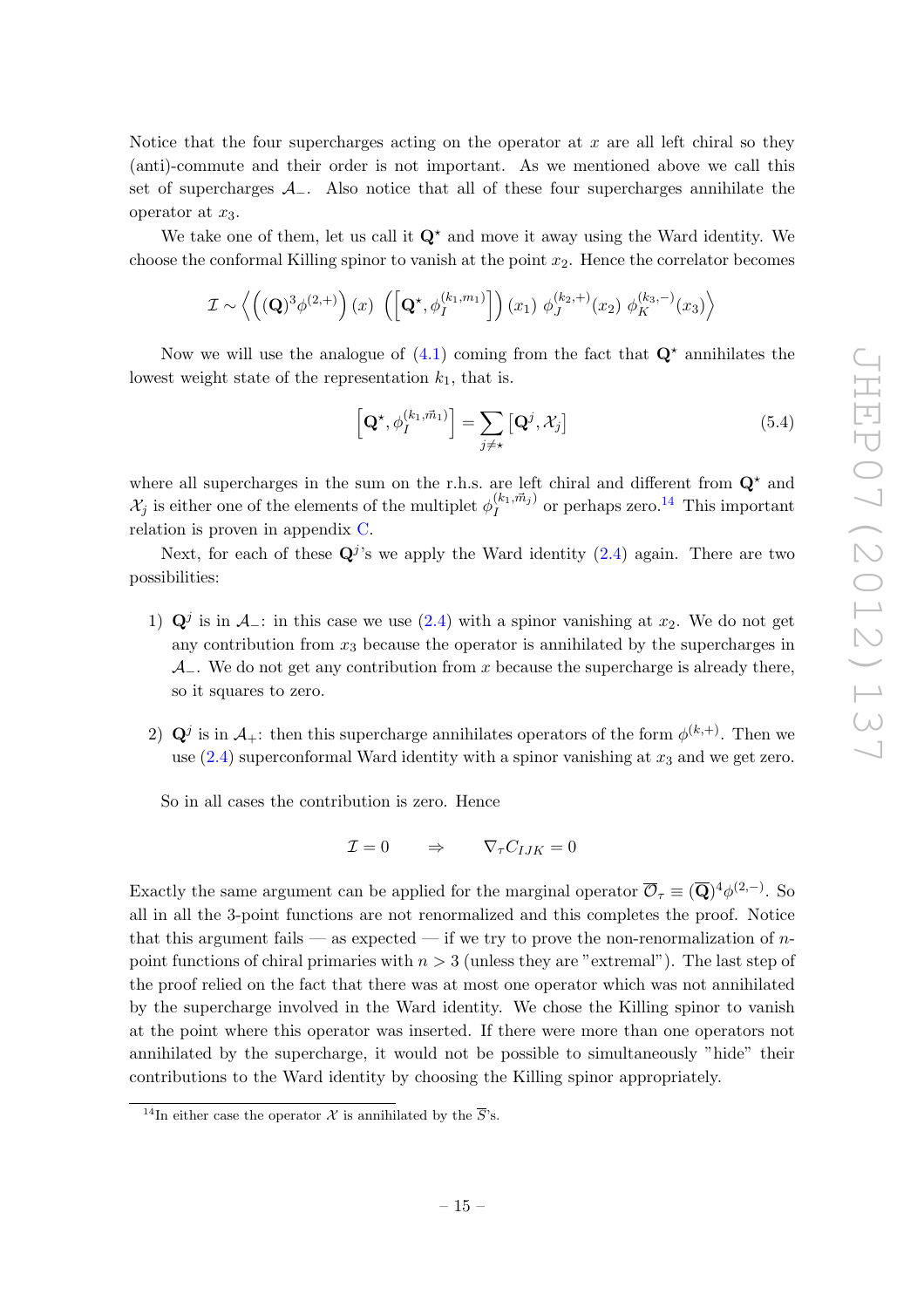#### <span id="page-17-0"></span>6 Extremal correlators

Similar arguments can be used to show that a certain class of higher  $n$ -point functions are not renormalized. These are the so-called "extremal correlators" i.e. correlators where all chiral primaries are aligned to be "highest weight" except for one that is aligned to be "lowest weight" and which ensures R-charge neutrality

$$
\left\langle \phi_1^{(\mathcal{R}_1, +)}(x_1) \phi_2^{(\mathcal{R}_2, +)}(x_2) \dots \phi_n^{(\mathcal{R}_n, -)}(x_n) \right\rangle
$$

Charge conservation shows that the operators must satisfy  $\Delta_n = \sum_{i=1}^{n-1} \Delta_i$ .

That such correlators are not renormalized in 2d  $\mathcal{N} = (4, 4)$  theories was proven in [\[18\]](#page-28-0). The proof was based on the observation that in these theories a marginal operator can always be written as  $\mathcal{O} = [\mathbf{G}_{-\frac{1}{2}}^{-r}, \Lambda]$ . Then we can consider

<span id="page-17-1"></span>
$$
\langle \mathcal{O}(z) \phi_1^{(\mathcal{R}_1, +)}(x_1) \phi_2^{(\mathcal{R}_2, +)}(x_2) \dots \phi_n^{(\mathcal{R}_n, -)}(x_n) \rangle
$$
 (6.1)

and use a Ward identity with a spinor vanishing at  $x_n$  to move the supercharges away from z. The operators at  $x_1, \ldots, x_{n-1}$  do not contribute since they are annihilated by  $\overline{G}^{-r}_{-\frac{1}{2}}$  and the operator at  $x_n$  does not contribute because of the choice of the spinor in the Ward identity. Hence this correlator vanishes and the desired result is proven.

Let us quickly repeat the similar statement in  $\mathcal{N} = 4$  SYM. In that theory we have two marginal operators  $-$  corresponding to changes of the coupling constant g and the  $\theta$ -angle — which can be combined into the holomorphic and anti-holomorphic operators  $\mathcal{O}_{\tau}, \overline{\mathcal{O}}_{\tau}$ . One of these operators can be written as

<span id="page-17-2"></span>
$$
\overline{\mathcal{O}}_{\tau} = (\overline{\mathbf{Q}})^{4} \text{Tr}(\overline{Z}^{2})
$$
\n(6.2)

where the supercharges  $\overline{Q}$  annihilate highest weight states of SU(4). Hence we can use the Ward identity with a spinor vanishing at  $x_n$  to show that the analogue of [\(6.1\)](#page-17-1) in  $\mathcal{N} = 4$ vanishes. To complete the proof of the non-renormalization we also need to show that the same correlator vanishes for the marginal operator  $\mathcal{O}_{\tau}$ . We can use the fact that in  $\mathcal{N}=4$ theories this marginal operator can also be written as

<span id="page-17-4"></span>
$$
\mathcal{O}_{\tau} = (\mathbf{Q})^4 \text{Tr}(\overline{Z}^2)
$$
\n(6.3)

where the Q's are supercharges of left chirality. This may look confusing when compared to [\(6.2\)](#page-17-2) and against our intuition from theories with less supersymmetry, but it is indeed a true statement (explained in appendix [B.2\)](#page-24-0).<sup>[15](#page-17-3)</sup> The four supercharges in  $(6.3)$  annihilate the highest weight states of SU(4) of the form  $\phi^{(k,+)}$ . Hence the Ward identities can be used as above to show that the correlator vanishes.

All in all we have proved that extremal n-point functions of 1/2 BPS chiral primaries in four-dimensional  $\mathcal{N} = 4$  SCFTs are not renormalized.

<span id="page-17-3"></span><sup>&</sup>lt;sup>15</sup>Notice that the four  $\mathbf{Q}'s$  in [\(6.3\)](#page-17-4) are not the complex conjugates of the supercharges in [\(6.2\)](#page-17-2).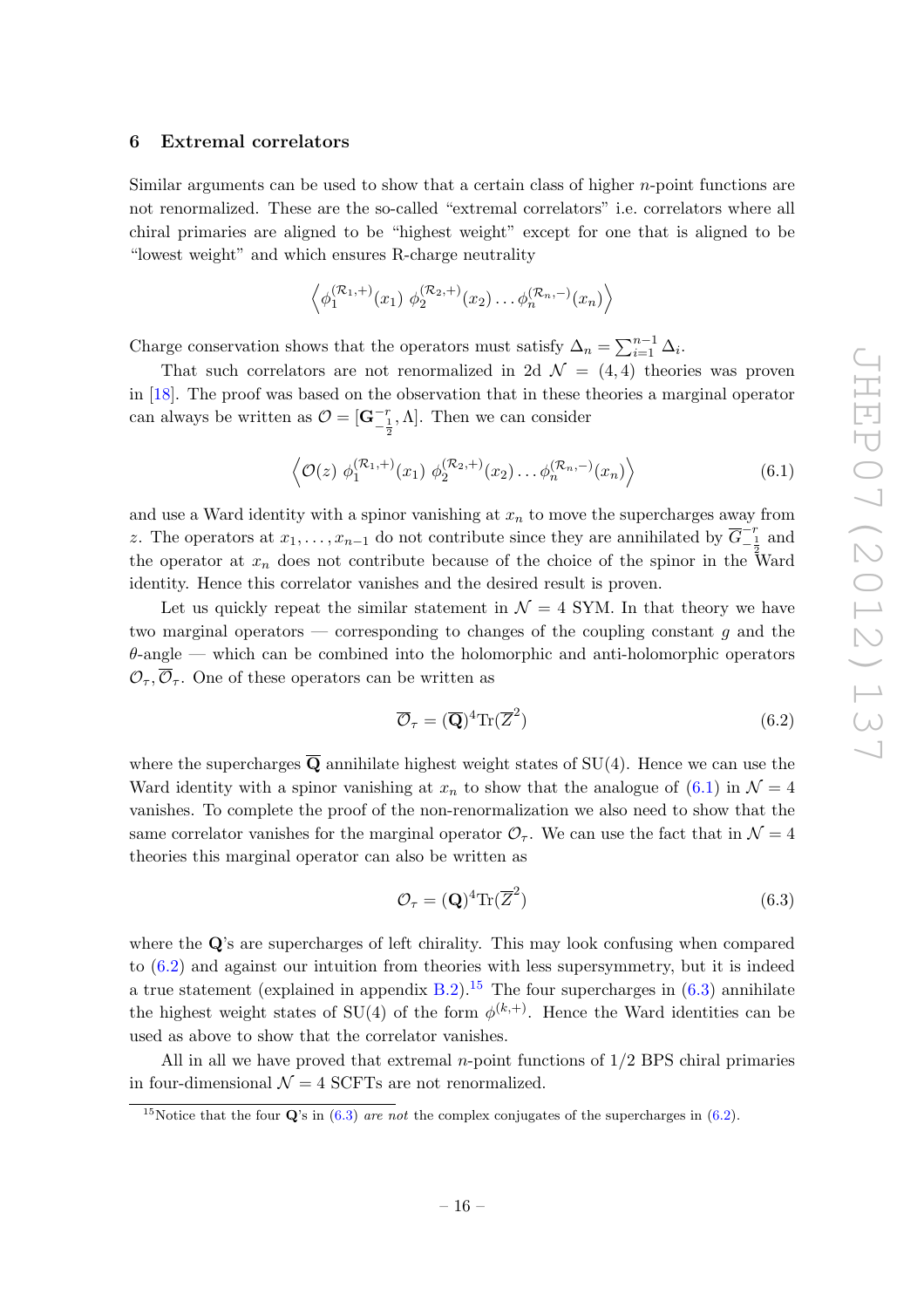#### <span id="page-18-0"></span>7 Other extensions

<span id="page-18-1"></span>In this section we list some immediate generalizations of our results.

### 7.1 Half-chiral states in 2d  $\mathcal{N} = (4, 4)$

Interestingly, the argument in section  $4$  relied only on one sector — say the left moving one — of the CFT. This implies that the same argument goes through without changes when applied to 3-point functions of operators that are in short multiplets of the left-moving  $SU(2)<sub>L</sub>$  and long multiplets on the right-moving one. Such operators are of the form (chiral, anything). Our argument shows that their 3-point functions are not renormalized as a function of the coupling constants. Notice that these states are related by spectral flow to states of the form (Ramond ground state, anything) which are precisely the microstates of the Strominger-Vafa black hole [\[25](#page-28-7)]. It would be interesting to explore the possible applications of this statement.

Notice however that our arguments show that the 3-point functions of such states do not renormalize as a function of the coupling assuming that they remain chiral primaries during the deformation (i.e. that short multiplets do not combine and lift from the BPS bound). We have not addressed the issue of whether BPS states lift or not under marginal deformations.

## <span id="page-18-2"></span>7.2 3-point functions in 2d  $\mathcal{N} = (0, 4)$  SCFTs

Another interesting case is that of two-dimensional CFTs with (0, 4) supersymmetry. In string theory they arise on the worldvolume of bound states of M2/M5 branes wrapped on Calabi-Yau compactifications of M-theory and are relevant for the computation of the entropy of certain supersymmetric black holes [\[26,](#page-28-8) [27](#page-28-9)].

Theories with  $\mathcal{N} = (0, 4)$  supersymmetry are not very well understood, but it is clear that on their "supersymmetric side" they have operators in short representations, which are the analogue of the (anything, chiral) operators in  $(4, 4)$  CFTs. Our claim is that 3-point functions of such operators are not renormalized as a function of the coupling constants. This follows immediately from our proof, if we also remember that marginal operators in these theories can be written as  $\mathcal{O} = [\overline{G}_{-\frac{1}{2}}^{+\frac{1}{2}}, \phi]$  and its conjugate, where  $\phi$  is "chiral primary" with respect to the right moving supersymmetric side. Also, notice that the statement holds only for operators which do not lift from the BPS bound as we vary the coupling.

#### <span id="page-18-3"></span>7.3 Less supersymmetric multiplets in 4d

It would be interesting to generalize our results to 1/4 and 1/8 BPS operators in four dimensional  $\mathcal{N} = 4$  SCFT. Unfortunately, the group theory structure of the correlators is much more intricate in this case. For example, the product of three 1/4 BPS scalar operators, which sit in  $[q, p, q]$  representations of the SU(4) R-symmetry group, contains many trivial representations. As an example, the product of three  $[1, 2, 1]$  representations contains 5 distinct trivial representations. This means that the corresponding 3-point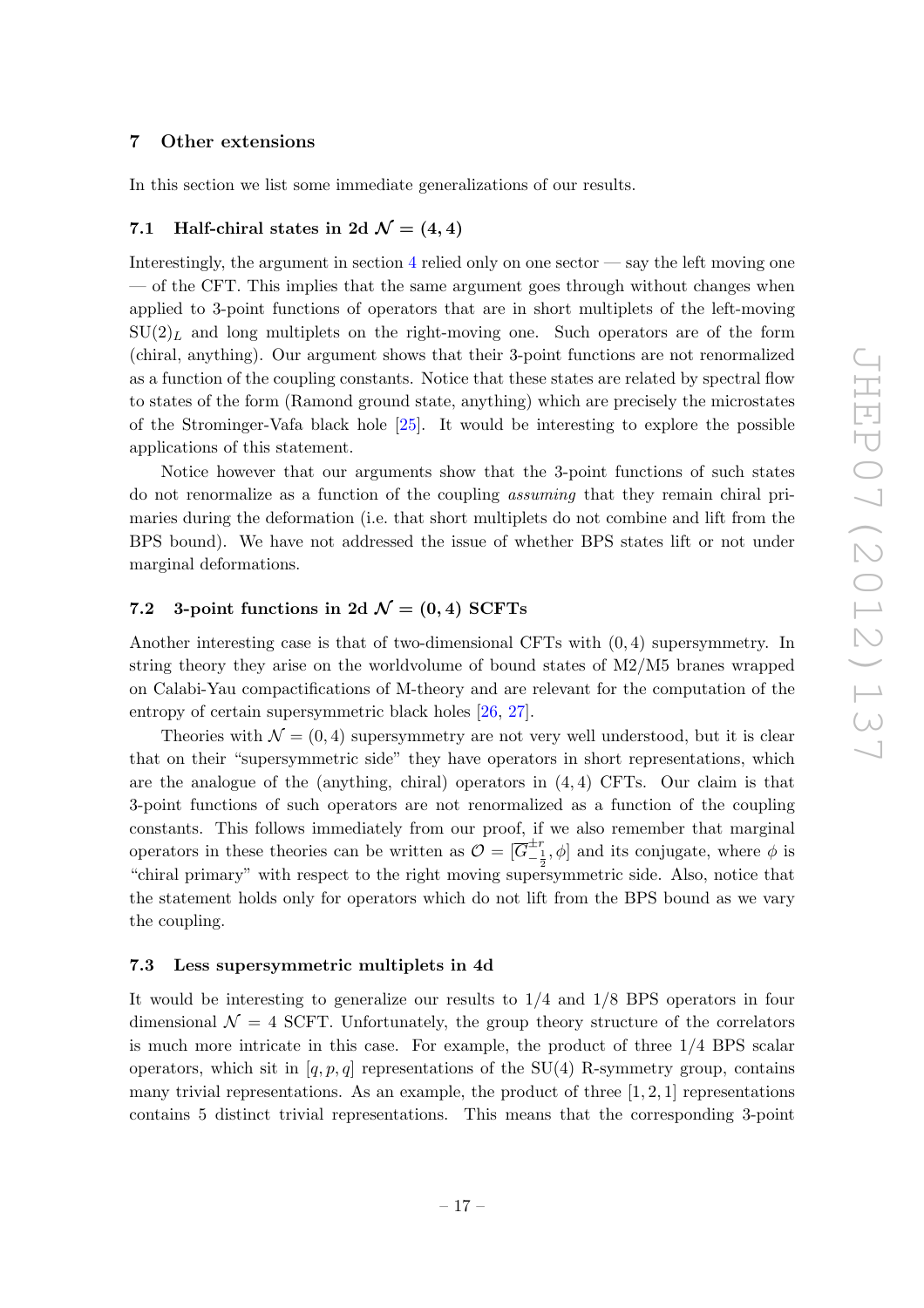functions are not determined by a single numerical coefficient, unlike what happened in the 1/2 BPS case.

As a consequence, the first step of choosing an alignment cannot be carried out in general. It is interesting to explore whether the rest of the proof extends at least for specific alignments. So let us consider a general 3-point function, aligned in a convenient way, and let us try to derive some necessary conditions for our proof to hold. It is clear that the highest-weight of such operators should be annihilated by at least one supercharge, so let us consider the product of three 1/8 BPS operators, so that the change of their 3-point function generated by  $\mathcal{O}_{\tau}$  reads

$$
\mathcal{I} \sim \left\langle \left( (\mathbf{Q})^4 \phi^{(2,+)} \right) (x) \phi_I^{(\mathcal{R}_1, \vec{m}_1)}(x_1) \phi_J^{(\mathcal{R}_2, +)}(x_2) \phi_K^{(\mathcal{R}_3, -)}(x_3) \right\rangle \tag{7.1}
$$

The charges appearing in  $(Q)^4$  are either  $Q^3$  or  $Q^4$ . We can take one of the two<sup>[16](#page-19-1)</sup>  $Q^4$ 's (which annihilates the operator at  $x_3$ , since it is a lowest-weight) and move it using a Ward identity with a conformal Killing spinor that vanishes at  $x_2$ :

$$
\mathcal{I} \sim \left\langle \left( (\mathbf{Q})^3 \phi^{(2,+)} \right) (x) \left[ \mathbf{Q}^4, \phi_I^{(\mathcal{R}_1, \vec{m}_1)} \right] (x_1) \phi_J^{(\mathcal{R}_2, +)} (x_2) \phi_K^{(\mathcal{R}_3, -)} (x_3) \right\rangle \tag{7.2}
$$

The null condition applied to the operator at  $x_1$  will generically give supercharges  $\mathbf{Q}^i$  with  $i = 1, 2, 3$ , therefore if we want to use a Ward identity to argue that  $\mathcal I$  vanishes, the operator at  $x_2$  and  $x_3$  should be 1/2 BPS operators.<sup>[17](#page-19-2)</sup> As a consequence, the proof seems to work only for the case  $1/8 \otimes 1/2 \otimes 1/2$ .

A simple application of the Berenstein-Zelevinsky triangles shows that a product of the form  $[p, q, r] \otimes [0, k_1, 0] \otimes [0, k_2, 0]$  contains the trivial representation only if  $p = r$ , which implies that the the operator at  $x_1$  must be  $1/4$  BPS. In this case, if the trivial representation does appear, it appears only one time and the relative Clebsh-Gordan coefficient is unique. Furthermore, since the highest-weight of a 1/4 BPS operator is also annihilated by a right chiral supercharge  $\mathbf{Q}_4$ , the proof works for the  $\mathcal{O}_\tau$  operator as well.

Summarizing, we were able to generalize the non-renormalization proof to the 3-point function of one  $1/4$  BPS operator and two  $1/2$  BPS operators, but the proof seems to fail in more general cases.

#### <span id="page-19-0"></span>8 Discussions

We proved the non-renormalization of certain correlation functions of chiral primary operators in 4d  $\mathcal{N} = 4$  and 2d  $\mathcal{N} = (4, 4)$  superconformal field theories. Our proof was based on the superconformal Ward identities and not on superspace arguments. While equivalent to the latter, we find that the direct proof offers some conceptual advantages.

It would be interesting to explore further more general correlators, for example three point functions of 1/4 BPS operators, and see whether an argument for their nonrenormalization can be found. Or, alternatively, to identify specific examples of such correlators whose weak and strong coupling values differ.

<span id="page-19-1"></span><sup>&</sup>lt;sup>16</sup>Remember that the supercharges  $\mathbf{Q}^i$  are spinors, so they also carry a Lorentz index.

<span id="page-19-2"></span><sup>&</sup>lt;sup>17</sup>If the highest-weight is annihilated by  $\mathbf{Q}^i$  with  $i = 1, 2$ , a simple argument based on unitarity bounds [\[28](#page-28-10)] shows that it must be annihilated by  $\overline{Q}_i$  with  $i = 3, 4$  as well.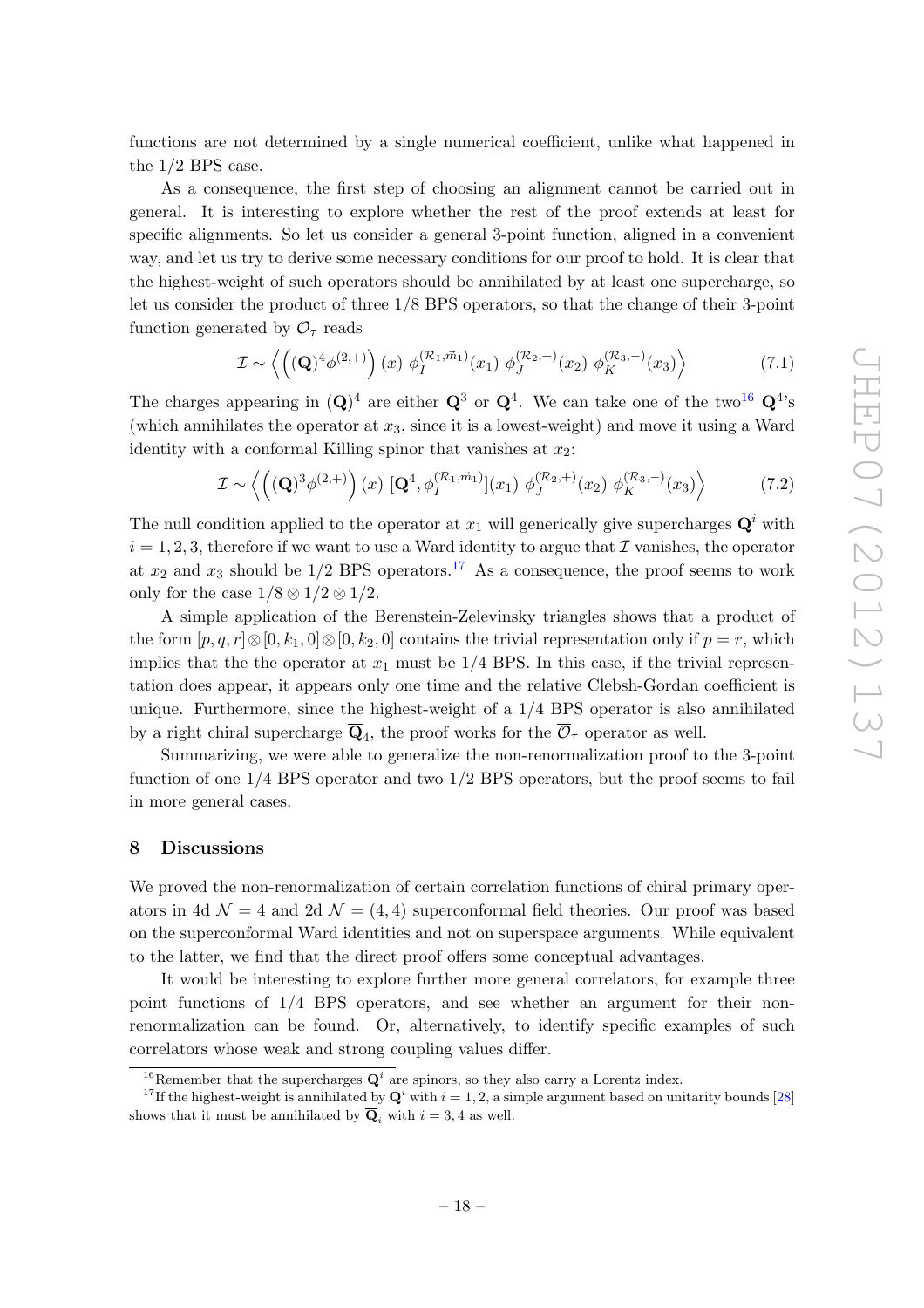In our paper we have not addressed an interesting phenomenon: under continuous deformations of conformal field theories it is possible for short multiplets to combine into long ones and to lift from the BPS bound. By requiring that the spectrum of operators varies continuously, one can derive certain "selection rules" for the types of states which can combine. These rules can be derived by studying how the characters of long representations of the superconformal algebra split into sums of characters of various other representations, when the former hit the unitarity bound. More formally these rules can be encoded in the statement that the "superconformal index" [\[29,](#page-28-11) [30](#page-28-12)] of the theory is invariant under continuous deformations. However, we have some additional information: the deformation of the theory is generated by a marginal operator, which is itself a descendant of a chiral primary. It would be interesting to explore whether this imposes any additional constraints on the possible combinations of short multiplets into long ones, besides those imposed by the superconformal index. We hope to revisit this question in future work.

#### Acknowledgments

We would like to thank B. Chowdhury, J. Drummond, M. Guica, N. Lambert, S. Minwalla, S. Raju, S. Ramgoolam for useful discussions. We would like to thank K. Intriligator for useful comments on the draft and especially A. Basu for correspondence.

#### <span id="page-20-0"></span>A Roots and weights

In this appendix we review some basic facts about Lie algebras in order to set notation. In every finite dimensional Lie algebra  $\mathfrak{g}$ , characterized by a set of hermitian generators  $T_a$ , there is a maximal subset of commuting generators called Cartan subalgebra, spanned by  $H_i$ ,  $i = 1, \ldots, m$ , where m is called the *rank* of the algebra.

In a finite-dimensional representation  $D$  of the Lie algebra, the generators are represented by matrices; the Cartan generators can be simultaneously diagonalized, i.e. we can find a basis of vectors  $|\mu\rangle$  such that

$$
H_i |\mu\rangle = \mu_i |\mu\rangle \tag{A.1}
$$

where the *weight vectors*  $\mu$ 's are m-component vectors with components  $\mu_i$ . A weight is positive if its last non-zero component is positive and negative if its last non-zero component is negative.<sup>[18](#page-20-1)</sup> In particular, a weight  $\mu^h$  such that  $\mu^h - \mu$  is positive for every weight  $\mu$  is called highest weight. If the representation is irreducible, the highest weight is unique.

The Lie algebra is a vector space spanned by its generators  $|T_a\rangle$ , so we can consider the adjoint representation, defined by the action of the algebra on itself:

$$
T_a | T_b \rangle = | [T_a, T_b] \rangle \tag{A.2}
$$

The basis in which the Cartan subalgebra is diagonal is spanned by  $\{H_i, E_\alpha\}$ , and we have

$$
[H_i, H_j] = 0, \qquad [H_i, E_\alpha] = \alpha_i E_\alpha, \qquad [E_\alpha, E_{-\alpha}] = \alpha \cdot H \tag{A.3}
$$

<span id="page-20-1"></span> $18$ It is customary to define positive weights as having the first non-zero component positive. Nevertheless, our definition is more convenient for  $SU(N)$  groups.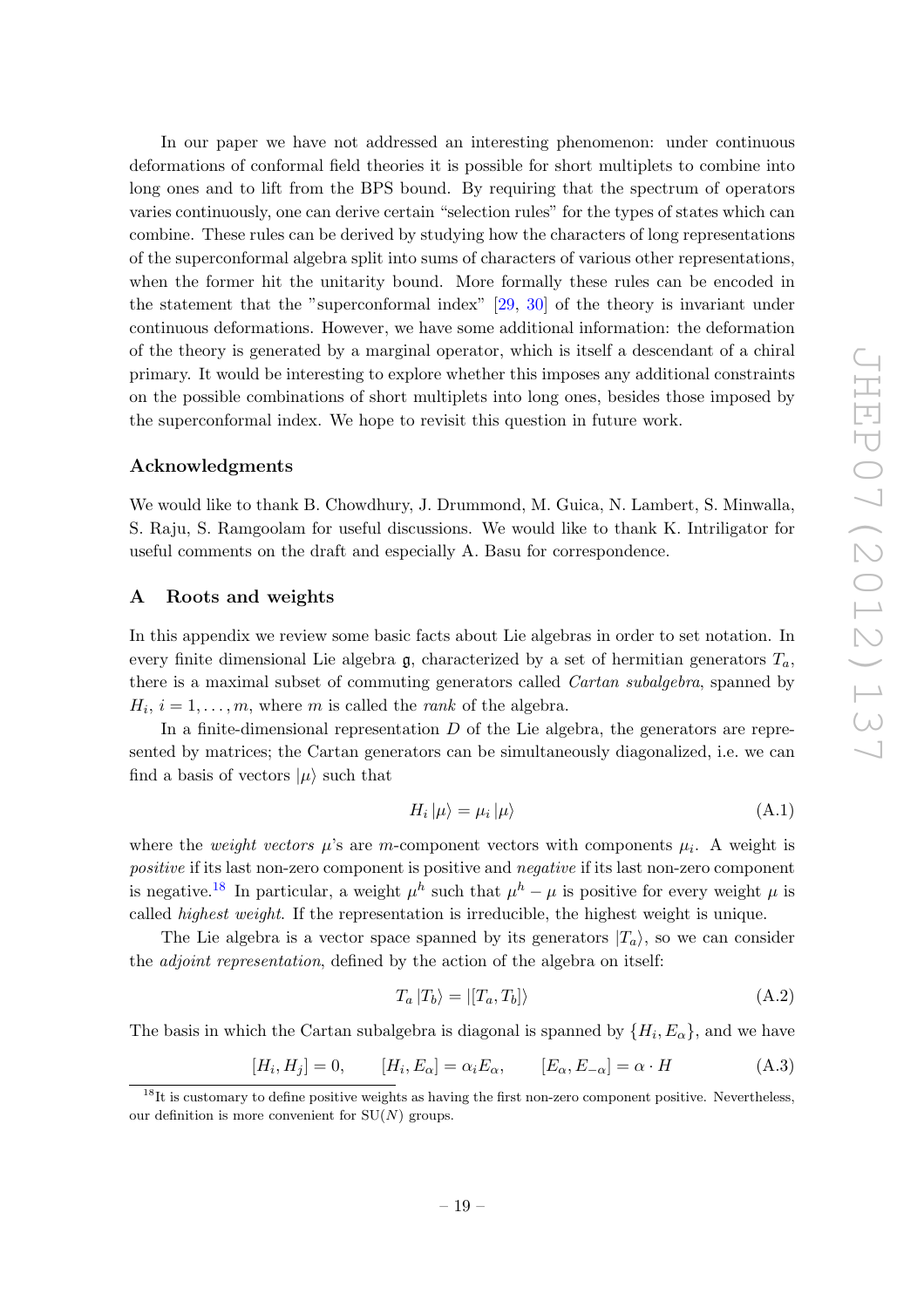The weights  $\alpha$  of the adjoint representation are called *roots*. A root is called *simple* if it is positive and cannot be written as a sum of other positive roots. It is possible to prove that the simple roots are linearly independent and complete, so the number of simple roots is equal to the rank of the algebra m. We will label the simple roots by  $\alpha^j$ ,  $j = 1, \ldots, m$ .

Given an irreducible representation D and a weight  $\mu$ , the state  $E_{\alpha}|\mu\rangle$  has weight  $\mu' = \mu + \alpha$  if  $E_{\alpha} | \mu \rangle \neq 0$ . We will refer to the  $E_{\alpha^j}$  as raising operators and  $E_{-\alpha^j} = E_{\alpha^j}^{\dagger}$  as lowering operators. In particular, the highest weight is annihilated by the raising operators:

$$
E_{\alpha^j} \left| \mu^h \right\rangle = 0 \tag{A.4}
$$

since  $\mu^h + \alpha$  is not a weight if  $\alpha$  is positive. It is possible to show that

$$
\frac{2\alpha^j \cdot \mu^h}{\alpha^j \cdot \alpha^j} = \ell^j \tag{A.5}
$$

where the  $\ell^j$  are non-negative integers called Dynkin coefficients.

It is convenient to introduce a basis of weight vectors  $\mu^{j}$  such that

$$
\frac{2\alpha^j \cdot \mu^k}{\alpha^j \cdot \alpha^j} = \delta^{jk} \tag{A.6}
$$

so that the highest weight can be written as  $\mu^h = \sum_j \ell^j \mu^j$ . The  $\mu^j$ 's are called *fundamental* weights. Given the highest weight state, all the states in its irreducible representation can be obtained by acting with lowering operators:

$$
E_{-\alpha^{j_1}} E_{-\alpha^{j_2}} \cdots E_{-\alpha^{j_n}} \left| \mu^h \right\rangle \tag{A.7}
$$

where  $\alpha^{j_k}$  are simple roots. The procedure stops when a state of zero norm is reached. Therefore an irreducible representation is completely characterized by its highest weight state and can be reconstructed by acting on this state with lowering operators associated to simple roots.

As a simple application, notice that if a state has weight  $\mu = \sum_i k^i \mu^i$  with  $k^j = 0$  for a given j, it is annihilated by the lowering operator  $E_{-\alpha j}$ . In fact, we have

<span id="page-21-1"></span>
$$
\langle \mu | E_{\alpha^j} E_{-\alpha^j} | \mu \rangle = \alpha^j \cdot \mu \langle \mu | \mu \rangle = 0
$$
\n(A.8)

so that  $E_{-\alpha^1}|\mu\rangle$  is a zero-norm state.

### <span id="page-21-0"></span>B 1/2 BPS multiplets in  $\mathcal{N} = 4$

A detailed analysis of the short multiplets in  $\mathcal{N} = 4$  can be found in [\[28\]](#page-28-10). Let us start with some group-theoretic elements. The R-symmetry group of the  $\mathcal{N}=4$  algebra in 4 dimensions is  $SU(4)$ . Its Lie algebra has rank 3, and the Cartan generators are given by:

$$
H_1 = \frac{1}{2} \begin{pmatrix} 1 & 0 & 0 & 0 \\ 0 & -1 & 0 & 0 \\ 0 & 0 & 0 & 0 \\ 0 & 0 & 0 & 0 \end{pmatrix}, H_2 = \frac{1}{\sqrt{12}} \begin{pmatrix} 1 & 0 & 0 & 0 \\ 0 & 1 & 0 & 0 \\ 0 & 0 & -2 & 0 \\ 0 & 0 & 0 & 0 \end{pmatrix}, H_3 = \frac{1}{\sqrt{24}} \begin{pmatrix} 1 & 0 & 0 & 0 \\ 0 & 1 & 0 & 0 \\ 0 & 0 & 1 & 0 \\ 0 & 0 & 0 & -3 \end{pmatrix}
$$
(B.1)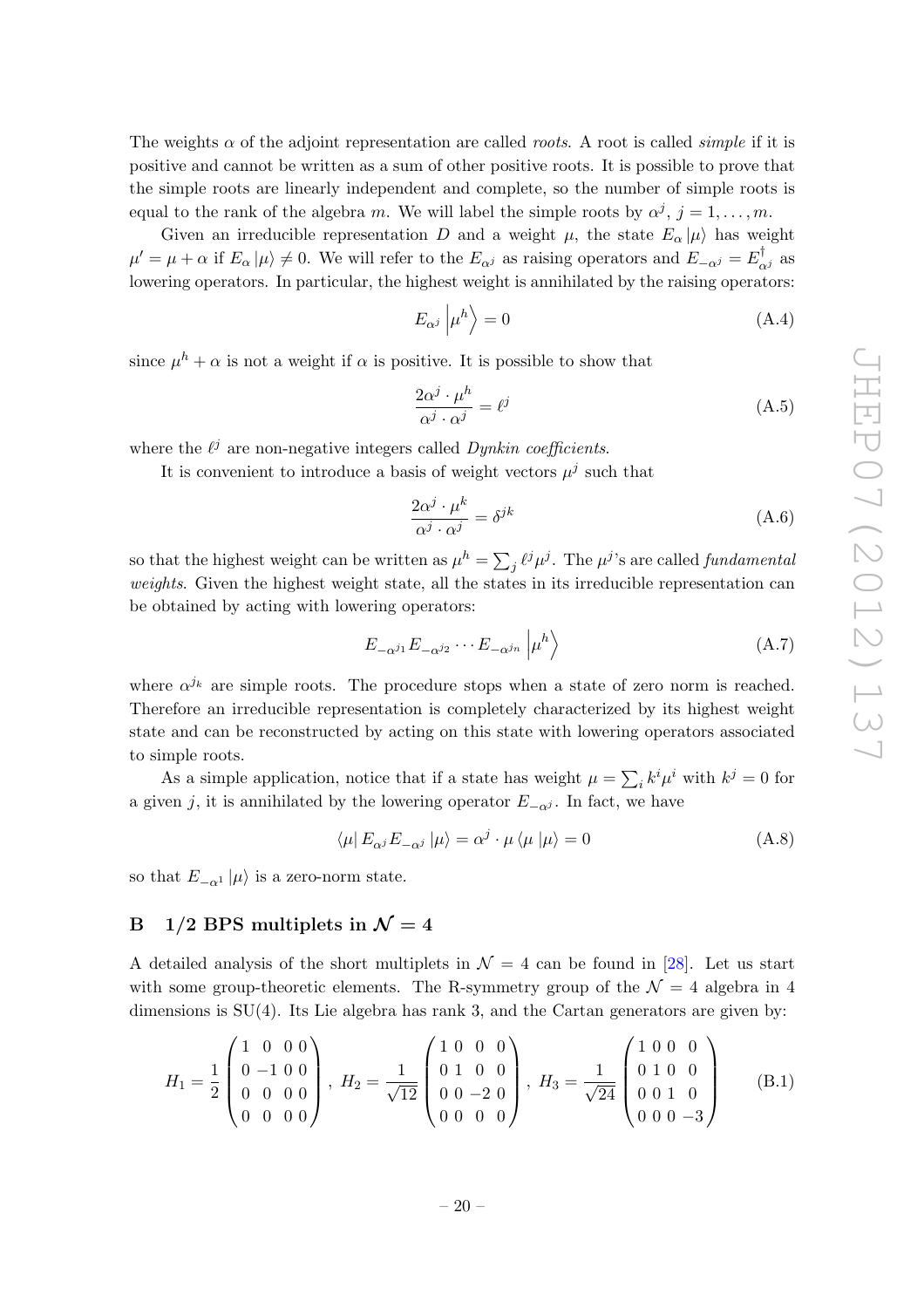The weights of the fundamental representation are given by

<span id="page-22-0"></span>
$$
v^{1} = \begin{pmatrix} \frac{1}{2} \\ \frac{1}{\sqrt{12}} \\ \frac{1}{\sqrt{24}} \end{pmatrix}, \quad v^{2} = \begin{pmatrix} -\frac{1}{2} \\ \frac{1}{\sqrt{12}} \\ \frac{1}{\sqrt{24}} \end{pmatrix}, \quad v^{3} = \begin{pmatrix} 0 \\ -\frac{2}{\sqrt{12}} \\ \frac{1}{\sqrt{24}} \end{pmatrix}, \quad v^{4} = \begin{pmatrix} 0 \\ 0 \\ -\frac{3}{\sqrt{24}} \end{pmatrix}
$$
(B.2)

the roots by

$$
\alpha^{1} = v^{1} - v^{2} = \begin{pmatrix} 1 \\ 0 \\ 0 \end{pmatrix}, \quad \alpha^{2} = v^{2} - v^{3} = \begin{pmatrix} -\frac{1}{2} \\ \frac{\sqrt{3}}{2} \\ 0 \end{pmatrix}, \quad \alpha^{3} = v^{3} - v^{4} = \begin{pmatrix} 0 \\ -\frac{1}{\sqrt{3}} \\ \frac{2}{\sqrt{6}} \end{pmatrix}
$$
(B.3)

and the fundamental weights by

$$
\mu^{1} = v^{1} = \begin{pmatrix} \frac{1}{2} \\ \frac{1}{\sqrt{12}} \\ \frac{1}{\sqrt{24}} \end{pmatrix}, \quad \mu^{2} = v^{1} + v^{2} = \begin{pmatrix} 0 \\ \frac{1}{\sqrt{3}} \\ \frac{1}{\sqrt{6}} \end{pmatrix}, \quad \mu^{3} = v^{1} + v^{2} + v^{3} = \begin{pmatrix} 0 \\ 0 \\ \frac{\sqrt{3}}{2\sqrt{2}} \end{pmatrix}
$$
(B.4)

so that  $\frac{2\alpha^j \cdot \mu^k}{\alpha^j \cdot \alpha^j} = \delta^{jk}$ . Every irreducible representation is uniquely characterized by the Dynkin label  $[k_1, k_2, k_3]$ , meaning that the highest weight is  $\mu^h = k_1 \mu^1 + k_2 \mu^2 + k_3 \mu^3$ . The complex conjugate of the representation  $[k_1, k_2, k_3]$  is  $[k_3, k_2, k_1]$ .

We will denote the raising operators  $E_{\alpha^1}$ ,  $E_{\alpha^2}$  and  $E_{\alpha^3}$  by  $E_1$ ,  $E_2$  and  $E_3$  respectively, and the corresponding lowering operators by  $E_1^{\dagger}$ ,  $E_2^{\dagger}$  and  $E_3^{\dagger}$ .

The highest weight for the fundamental representation is  $v^1 = \mu^1$ , therefore the Dynkin label is simply  $[1, 0, 0]$ . Sometimes it is convenient to denote representations by their dimension **d**, so that the fundamental representation  $[1, 0, 0]$  is denoted by 4 and its complex conjugate [0, 0, 1] by  $\bar{4}$ . Finally, the six-dimensional representation [0, 1, 0], or 6, corresponds to the fundamental representation of SO(6) through the local isomorphism  $SO(6) \approx SU(4)$ .

Representations  $[k_1, k_2, k_3]$  are conveniently represented in terms of Young tableaux with  $k_3$  columns with 3 boxes,  $k_2$  columns with 2 boxes and  $k_1$  columns with 1 box:



In particular, the fundamental representation  $[1, 0, 0]$  is denoted by

$$
(B.6)
$$

and the representations  $[0, k, 0]$  by a Young tableau with 2k boxes:

$$
\begin{array}{|c|c|}\n\hline\nk \text{ times} \\
\hline\n\vdots \\
\hline\n\vdots \\
\hline\n\end{array}
$$
 (B.7)

We refer to [\[31\]](#page-28-13) for more details.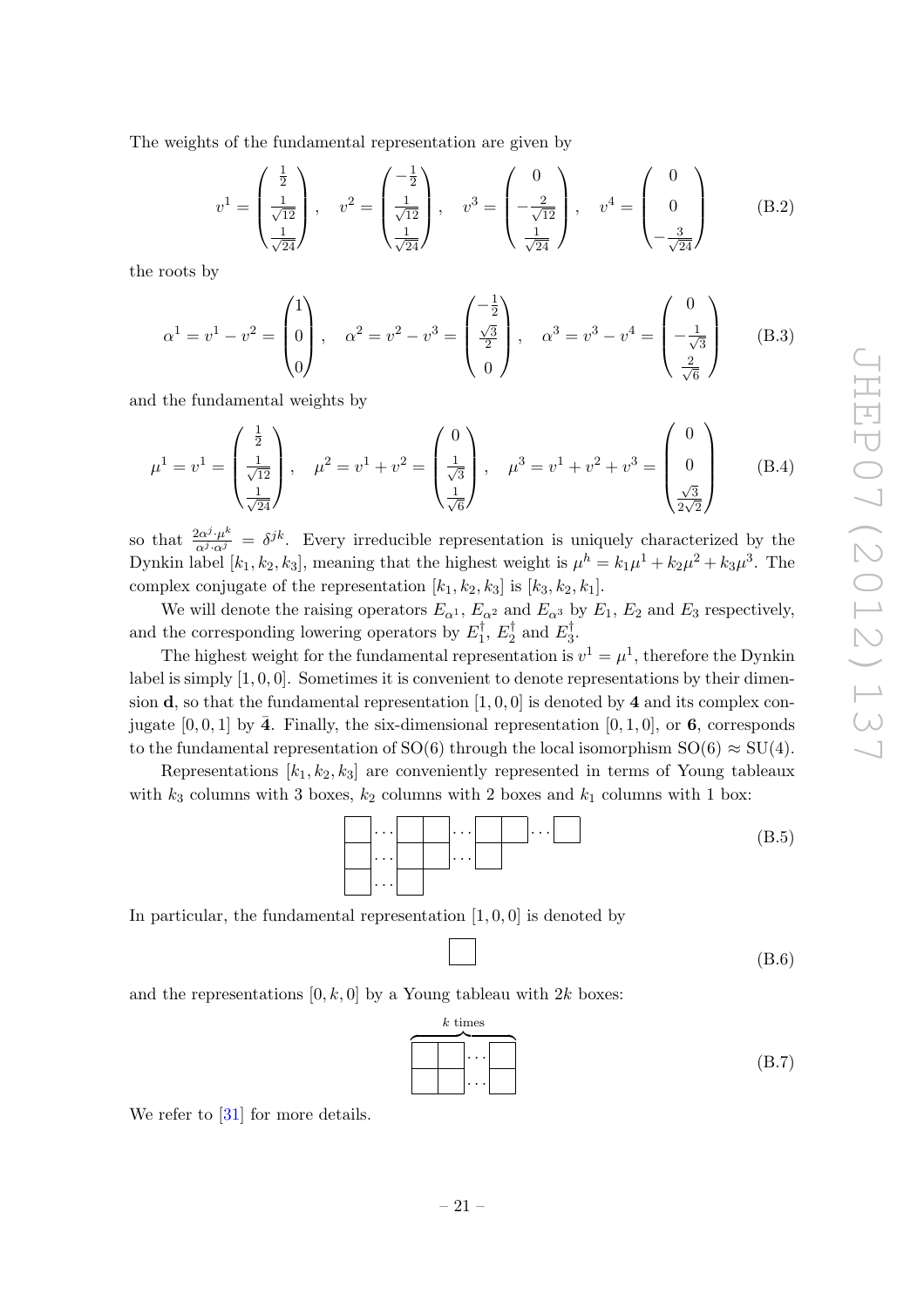#### <span id="page-23-0"></span>B.1 The  $[0, k, 0]$  multiplet

The representations of the form  $[0, k, 0]$  are of particular importance, since the  $1/2$  BPS multiplets  $\phi^{(k,\vec{m})}$  in the  $\mathcal{N}=4$  theory sit in such representations. The vector  $\vec{m}$  denotes the weight associated to a particular state in the representation. The highest and lowest weight states are denoted respectively by  $\phi^{(k,+)}$  and  $\phi^{(k,-)}$ .

These representations can be constructed by taking tensor products of  $k$  [0, 1, 0] representations. The  $[0, 1, 0]$ , or 6, representation can be obtained as the antisymmetric product of two 4 representations. It is usually more convenient to work with a  $SO(6)$  notation  $\phi^i$ ,  $i = 1, \ldots, 6$ . The six scalar fields of  $\mathcal{N} = 4$  super Yang-Mills sit in this representation. The irreducible representations  $[0, k, 0]$  for the chiral primaries correspond to traceless symmetric tensors  $C_{i_1...i_k}$ :

$$
C_{i_1\ldots i_n} \text{Tr}(\phi^{i_1} \cdots \phi^{i_k})
$$
 (B.8)

where the trace is over the  $SU(N)$  gauge group. The highest weight state in this notation is

$$
\operatorname{Tr}\left(Z^k\right) = \operatorname{Tr}\left((\phi^1 + i\phi^2)^k\right) \tag{B.9}
$$

while the lowest weight is

$$
\operatorname{Tr}\left(\bar{Z}^k\right) = \operatorname{Tr}\left((\phi^1 - i\phi^2)^k\right) \tag{B.10}
$$

The left-chiral supercharges  $\bf{Q}$  sit in the fundamental representation of  $SU(4)$ , and we will use a basis  $\mathbf{Q}^i$ ,  $i = 1, ..., 4$  corresponding to the weights  $v^i$ ,  $i = 1, ..., 4$  defined in equation [\(B.2\)](#page-22-0) (in this section we ignore the Lorentz indices).

When we act with Q on  $\phi$  we obtain a tensor product representation that can be decomposed as the sum of two irreducible representations as follows

$$
\underbrace{\left\{\cdots\right\}\right\} \otimes \underbrace{\frown\bigcirc} = \underbrace{\frown\bigcirc\cdots\bigcirc\bigcirc}\oplus \underbrace{\frown\bigcirc\cdots\bigcirc}\bigcirc \qquad (B.11)
$$

or

$$
[1,0,0] \otimes [0,k,0] = [1,k,0] \oplus [0,k-1,1] \tag{B.12}
$$

Using the  $\mathcal{N} = 4$  algebra and the condition  $\Delta = k$ , it is easy to see that the highest weight in [1, k, 0], namely  $[Q^1, \phi^{(k,+)}]$ , has zero norm. Furthermore, from equation [\(A.8\)](#page-21-1) we have  $[E_1^{\dagger}, \phi^{(k,+)}] = 0$ , which means that:

$$
[E_1^{\dagger}, [\mathbf{Q}^1, \phi^{(k,+)}]] = [[E_1^{\dagger}, \mathbf{Q}^1], \phi^{(k,+)}] = [\mathbf{Q}^2, \phi^{(k,+)}]
$$
(B.13)

Therefore  $[Q^2, \phi^{(k,+)}]$  belongs to the null representation as well, being a descendant of the highest weight  $[Q^1, \phi^{(k,+)}]$ . Therefore we will write

$$
[\mathbf{Q}^1, \phi^{(k, +)}] = 0, \qquad [\mathbf{Q}^2, \phi^{(k, +)}] = 0 \tag{B.14}
$$

Analogously, we have

$$
[\mathbf{Q}^3, \phi^{(k,-)}] = 0, \qquad [\mathbf{Q}^4, \phi^{(k,-)}] = 0 \tag{B.15}
$$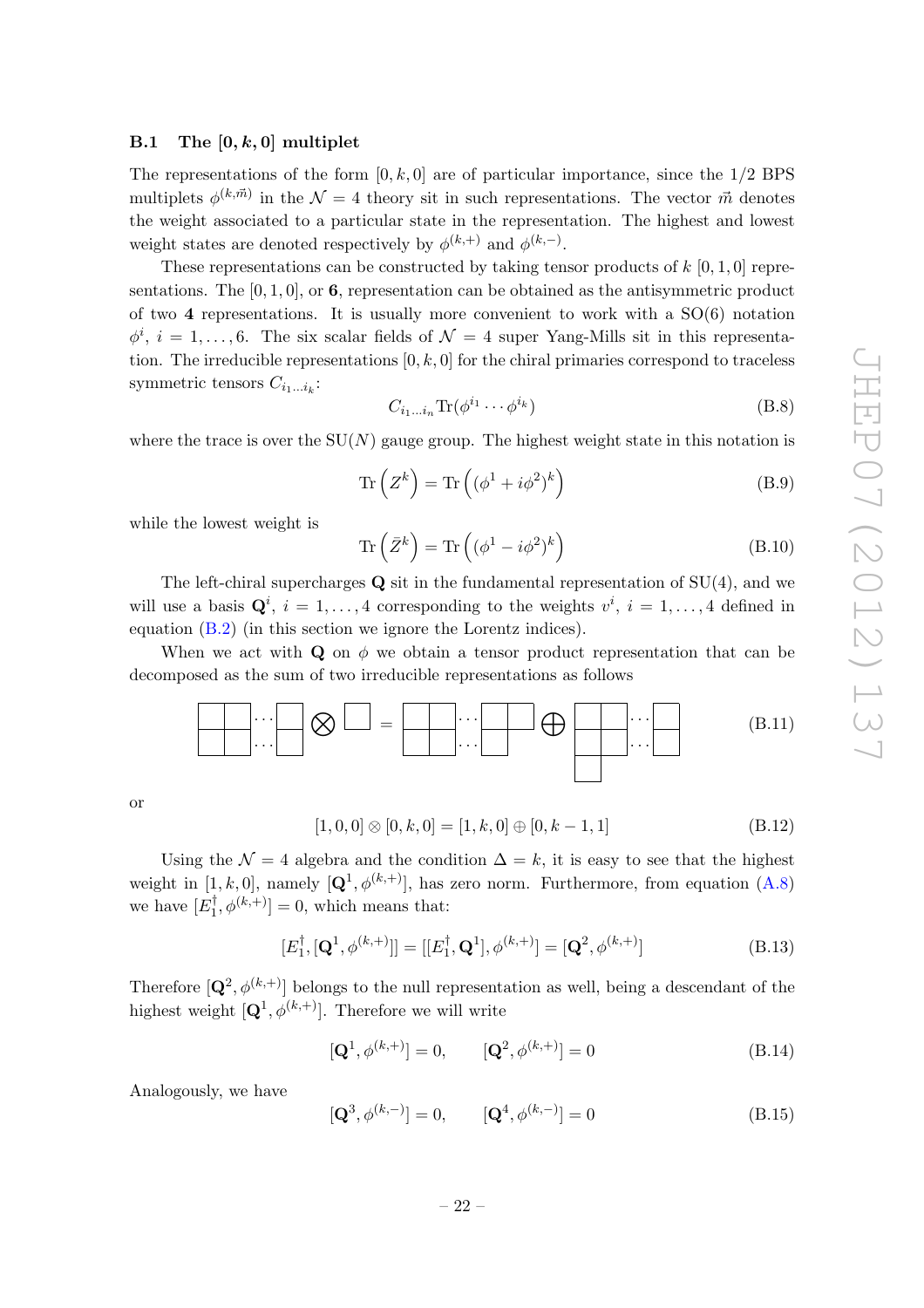Finally, notice that the decomposition of  $[k_1, k_2, k_3] \otimes [k'_1, k'_2, k'_3]$  into a sum of irreducible representations contains the trivial representation if and only if  $[k'_1, k'_2, k'_3]$  is the complex conjugate representation of  $[k_1, k_2, k_3]$ , that is  $[k_3, k_2, k_1]$ . In particular, the tensor product  $[0, k, 0] \otimes R$ , where R is an arbitrary (not necessarily irreducible) representation, contains the trivial representation if and only if R contains the representation  $[0, k, 0]$ .

### <span id="page-24-0"></span>B.2 The [0, 2, 0] multiplet

We summarize some (well known) facts about the [0, 2, 0]  $1/2$  BPS multiplet of  $\mathcal{N} = 4$ SYM. This multiplet is special because it contains the conserved currents and also the marginal operators.

The highest weight of the multiplet is the operator  $\text{Tr}(Z^2)$ , where  $Z = \phi^1 + i\phi^2$ . This operator is annihilated by  $1/2$  of the left chiral and  $1/2$  of the right chiral supercharges. Here we use the notation  $\mathbf{Q}_a^i$ ,  $\overline{\mathbf{Q}}_{j,\dot{a}}$  where  $i, j$  are SU(4) indices and  $a, \dot{a}$  are  $(1/2, 0)$  and  $(0, 1/2)$  Lorentz spinor indices. The operator  $\text{Tr}(Z^2)$  is annihilated by the left chiral  $\mathbf{Q}_a^1, \mathbf{Q}_a^2$ and the right chiral  $\mathbf{Q}_{3,a}, \mathbf{Q}_{4,a}$ , and is not annihilated by the rest of the supercharges.

Let us consider the four left chiral supercharges which do not annihilate the operator  $\text{Tr}(Z^2)$ , namely  $\mathbf{Q}_a^3$ ,  $\mathbf{Q}_a^4$  where the spinor indices can be  $a = 1, 2$ . We notice that according to the  $\mathcal{N} = 4$  superconformal algebra, these operators anticommute among themselves. Hence if we consider a nested (anti)-commutator of these supercharges, then the order in which the supercharges appear is not important and we can bring them to any desired order. The marginal operator  $\mathcal{O}_{\tau}$  can then be written as

<span id="page-24-1"></span>
$$
\mathcal{O}_{\tau} = \{ \mathbf{Q}_1^4, [\mathbf{Q}_2^4, {\mathbf{Q}_1^3, [\mathbf{Q}_2^3, \text{Tr}(Z^2)]}]\} \tag{B.16}
$$

It is straightforward to check using the superconformal algebra that this operator is Lorentz scalar, conformal primary and has  $\Delta = 4$ . Similarly, if we act on it with the four right chiral supercharges which do not annihilate it we get the conjugate marginal opeator

$$
\overline{\mathcal{O}}_{\tau} = \{\overline{\mathbf{Q}}_{2,1}, [\overline{\mathbf{Q}}_{2,2}, {\{\overline{\mathbf{Q}}}_{1,1}, [\overline{\mathbf{Q}}_{1,2}, \text{Tr}(Z^2)]\}] \}
$$
(B.17)

Similar statements hold for the conjugate operator  $\text{Tr}(\overline{Z}^2)$ , which is the SU(4) lowest weight state of the  $[0, 2, 0]$  multiplet. This operator is also annihilated by  $1/2$  of the left chiral and  $1/2$  of the right chiral supercharges — more specifically it is annihilated by  $\mathbf{Q}_a^3$ ,  $\mathbf{Q}_a^4$  and  $\overline{\mathbf{Q}}_{1,a}$ ,  $\overline{\mathbf{Q}}_{2,a}$ . If we act on it with the four left chiral supercharges which do not annihilate it we have

<span id="page-24-3"></span>
$$
\mathcal{O}_{\tau} = \{ \mathbf{Q}_1^2, [\mathbf{Q}_2^2, \{ \mathbf{Q}_1^1, [\mathbf{Q}_2^1, \text{Tr}(\overline{Z}^2)] \} ] \}
$$
(B.18)

while acting with the right chiral supercharges

<span id="page-24-2"></span>
$$
\overline{\mathcal{O}}_{\tau} = {\overline{\mathbf{Q}}}_{4,1}, {\overline{\mathbf{Q}}}_{4,2}, {\overline{\mathbf{Q}}}_{3,1}, {\overline{\mathbf{Q}}}_{3,2}, \text{Tr}(\overline{Z}^2)]\}] \tag{B.19}
$$

The expressions [\(B.16\)](#page-24-1) and [\(B.19\)](#page-24-2) are manifestly related by complex conjugation. On the other hand, the fact that  $\mathcal{O}_{\tau}$  (and similarly  $\overline{\mathcal{O}}_{\tau}$ ) can be written either as [\(B.16\)](#page-24-1) or [\(B.18\)](#page-24-3) is less obvious and special to  $\mathcal{N}=4$  theories.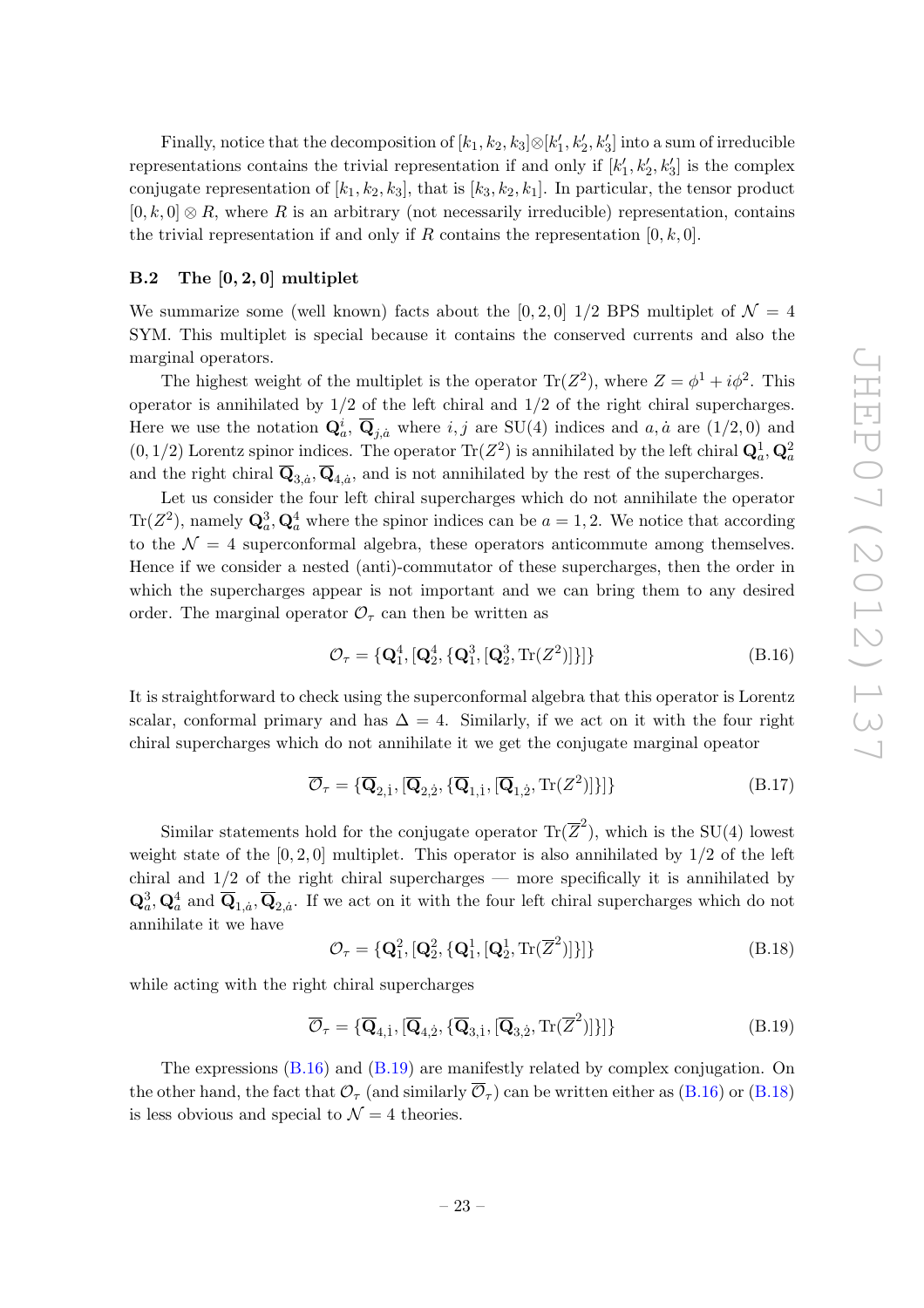The reason that we went into such a detailed presentation here is because the marginal operators in the  $\mathcal{N} = 4$  have some special properties, which differ from those encountered in theories with less supersymmetry. If we think of the operator  $\text{Tr}(Z^2)$  as a "chiral primary" and that of  $\text{Tr}(\overline{Z}^2)$  as an "anti-chiral", we notice that both the holomorphic  $\mathcal{O}_\tau$  and antiholomorphic  $\overline{\mathcal{O}}_{\tau}$  marginal operators can be written as descendant of either the chiral or the anti-chiral primary. This is in contrast to what happens in less supersymmetric theories, where the holomorphic deformations are paired with descendants of chiral primaries and anti-holomorphic with descendants of anti-chiral.

Similar special properties of marginal operators are encountered in 2d  $\mathcal{N} = (4, 4)$ theories, as explained in detail in [\[18\]](#page-28-0).

#### <span id="page-25-0"></span>C Null states and short multiplets

In this appendix we prove the null conditions  $(4.1)$  and  $(5.4)$ . The proof is very similar in both cases, and we begin with the two-dimensional case which is technically simpler.

## <span id="page-25-1"></span>C.1 Structure of null conditions in  $\mathcal{N} = (4, 4)$

For simplicity we drop all extra indices/boldface notation and denote the supercharges by  $G^{\pm} \equiv \mathbf{G}_{-\frac{1}{2}}^{\pm r}$ ,  $J \equiv J^-$  and  $\phi = \phi^{(j,j)}$ , i.e. the highest weight state in the (short) representation. Also for simplicity we assume that the highest weight state is bosonic (if fermionic some commutators have to be replaced by anticommutators). By definition we have  $[G^+,\phi]=0$ . What we want to prove is that

$$
[G^+,\overbrace{[J,\ldots[J,\phi]\ldots]}^{n}\sim[G^-,\overbrace{[J,\ldots[J,\phi]\ldots]}^{n-1}]
$$

We will prove it recursively. For  $n = 1$  we have

$$
[G^+,[J,\phi]] = [[G^+,J],\phi] + [J,[G^+,\phi]] = [G^-,\phi]
$$

where we used that the second term is zero and the algebra relation  $[G^+, J] = G^-$ .

Next, let us assume that the condition is true for n and show that it also true for  $n+1$ . We have

$$
[G^+,\overbrace{[J,\ldots [J,\phi]\ldots]}^{n+1} = [[G^+,J],\overbrace{[J,\ldots [J,\phi]\ldots]}^{n} + [J,[G^+,\overbrace{[J,\ldots [J,\phi]\ldots]}^{n}]
$$

$$
= [G^-,\overbrace{[J,\ldots [J,\phi]\ldots]}^{n} + [J,[G^-,\overbrace{[J,\ldots [J,\phi]\ldots]}^{n-1}]
$$

To get this we used the algebra  $[G^+, J] = G^-$  and the inductive hypothesis. Now we commute  $G^-$  to the left and we have

$$
[G^+,\overbrace{[J,\ldots [J,\phi]\ldots]}^{n+1}]=[G^-,\overbrace{[J,\ldots [J,\phi]\ldots]}^{n}+[[J,G^-],\overbrace{[J,\ldots [J,\phi]\ldots]}^{n-1}]
$$

Now from the algebra we have  $[J, G^-] = 0$ , so we have proved the desired relation.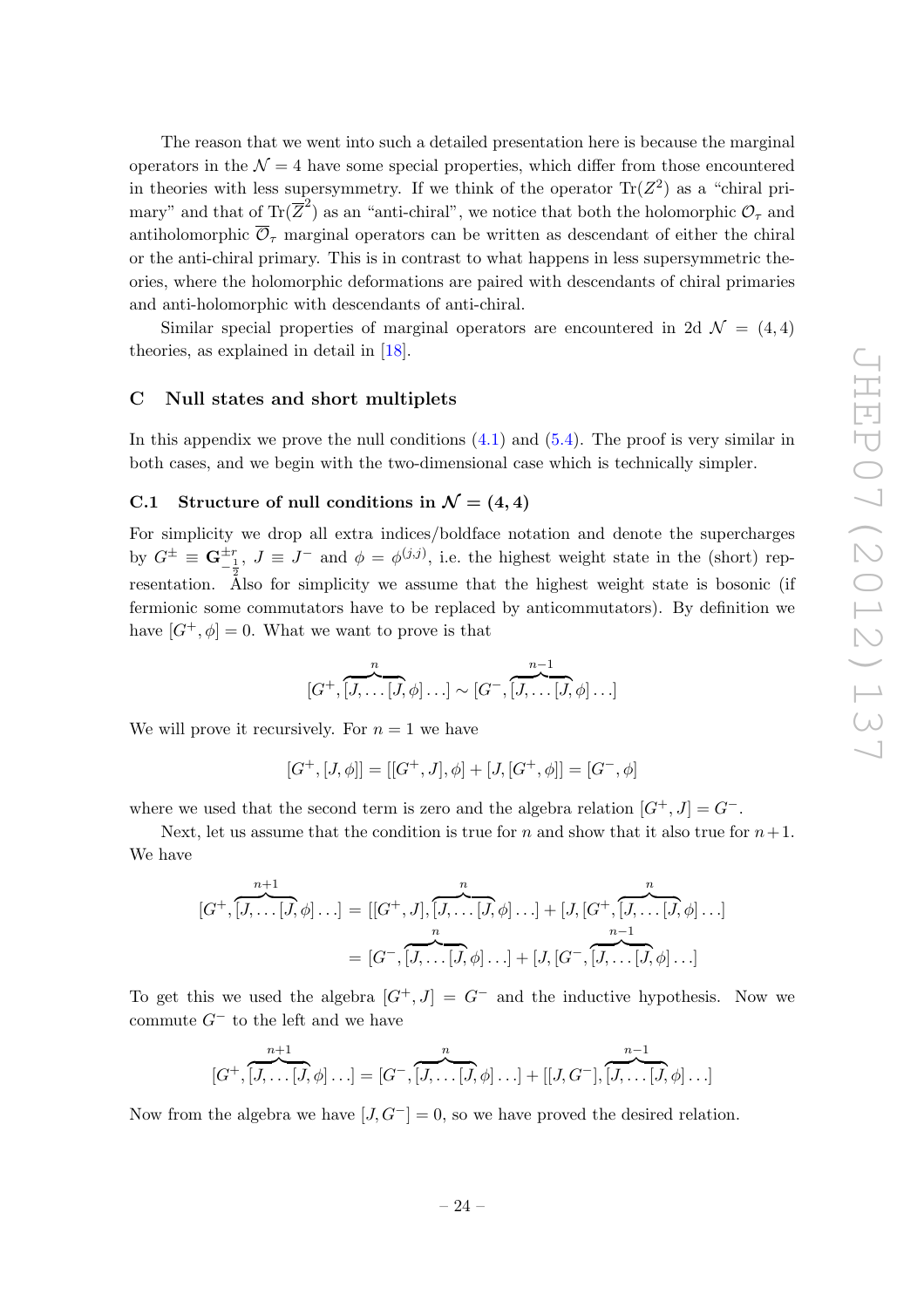#### <span id="page-26-0"></span>C.2 Structure of null conditions for  $\mathcal{N}=4$

We now move to the four dimensional case where we want to prove  $(5.4)$ , which reads

<span id="page-26-1"></span>
$$
[\mathbf{Q}^{\star}, \phi_I^{(k_1, \vec{m}_1)}] = \sum_{j \neq \star} [\mathbf{Q}^j, \mathcal{X}_j]
$$
(C.1)

here all supercharges are left chiral. We have chosen a basis of supercharges that have definite weight under the Cartan subalgebra. Let us consider one of the supercharges that annihilate a highest weight state  $\phi^{(k,+)}$  (namely either  $\mathbf{Q}^1$  or  $\mathbf{Q}^2$ ) and call it  $\mathbf{Q}^{\star}$ . Hence we have

$$
[\mathbf{Q}^\star, \phi^{(k, +)}] = 0
$$

In this case equation  $(C.1)$  is trivially satisfied.

Let us prove equation  $(C.1)$  in the case where the operator is the first  $SU(4)$  "descendant" i.e.  $[E_i^{\dagger}, \phi^{(k,+)}]$ . We have

$$
[\mathbf{Q}^{\star}, [E_i^{\dagger}, \phi^{(k, +)}]] = [E_i^{\dagger}, [\mathbf{Q}^{\star}, \phi^{(k, +)}]] + [[\mathbf{Q}^{\star}, E_i^{\dagger}], \phi^{(k, +)}] = [\mathbf{Q}', \phi^{(k, +)}]
$$

The first term is zero while the term  $[{\bf Q}^*, E_i^{\dagger}] = {\bf Q}'$  is another supercharge. However the important point is that the SU(4) weight of the supercharge  $\mathbf{Q}'$  is equal to the weight of  $\mathbf{Q}^*$  minus the root  $\alpha_i$ , so definitely  $\mathbf{Q}' \neq \mathbf{Q}^*$ . Hence [\(C.1\)](#page-26-1) is proven in this case.

In general, let us assume that the relation is true for an  $n$  descendant, that is

<span id="page-26-2"></span>
$$
[\mathbf{Q}^\star, [E_{i_1}^\dagger, [\dots, [E_{i_n}^\dagger, \phi^{(k, +)}] \dots] = \sum_{i \neq \star} [\mathbf{Q}^i, \phi^{(k, \vec{m}_i)}]
$$
(C.2)

where the weight of each  $\mathbf{Q}^i$  is strictly smaller than that of  $\mathbf{Q}^*$ . We now show that the relation holds for an  $n + 1$  descendant as well. We have

$$
[\mathbf{Q}^{\star}, [E_i^{\dagger}, [E_{i_1}^{\dagger}, \dots [E_{i_n}^{\dagger}, \phi^{(k,+)}] \dots] = [E_i^{\dagger}, [\mathbf{Q}^{\star}, [E_{i_1}^{\dagger}, \dots [E_{i_n}^{\dagger}, \phi^{(k,+)}] \dots] + [[\mathbf{Q}^{\star}, E_i^{\dagger}], [E_{i_1}^{\dagger}, \dots [E_{i_n}^{\dagger}, \phi^{(k,+)}] \dots]
$$

By using the inductive hypothesis  $(C.2)$  on the right hand side, we have

$$
[\mathbf{Q}^\star, [E_i^\dagger, [E_{i_1}^\dagger, \dots, [E_{i_n}^\dagger, \phi^{(k,+)}] \dots] = [E_i^\dagger, \sum_{j \neq \star} [\mathbf{Q}^j, \phi^{(k,\vec{m}_j)}]] + [\mathbf{Q}', [E_{i_1}^\dagger, \dots [E_{i_n}^\dagger, \phi^{(k,+)}] \dots]
$$
\n(C.3)

where the weight of  $\mathbf{Q}' \equiv [\mathbf{Q}^*, E_i^{\dagger}]$  is strictly smaller than the weight of  $\mathbf{Q}^*$ . A further manipulation gives

$$
\begin{aligned} [\mathbf{Q}^{\star}, [E_i^{\dagger}, [E_{i_1}^{\dagger} \dots [E_{i_n}^{\dagger}, \phi^{(k,+)}] \dots] &= \sum_{j \neq \star} [\mathbf{Q}^j, [E_i^{\dagger}, \phi^{(k, \vec{m}_j)}]] \\ &+ \sum_{j \neq \star} [[E_i^{\dagger}, \mathbf{Q}^j], \phi^{(k, \vec{m}_j)}] + [\mathbf{Q}', [E_{i_1}^{\dagger} \dots [E_{i_n}^{\dagger}, \phi^{(k,+)}] \dots] \end{aligned}
$$

and since  $\mathbf{Q}'' \equiv [E_i^{\dagger}, \mathbf{Q}^j]$  has a smaller weight than  $\mathbf{Q}^j$ , we have proved the desired relation. It is trivial to repeat the above steps for  $\mathbf{Q}^3$  and  $\mathbf{Q}^4$  by starting with the lowest weight  $\phi^{(k,-)}$  and working "upwards".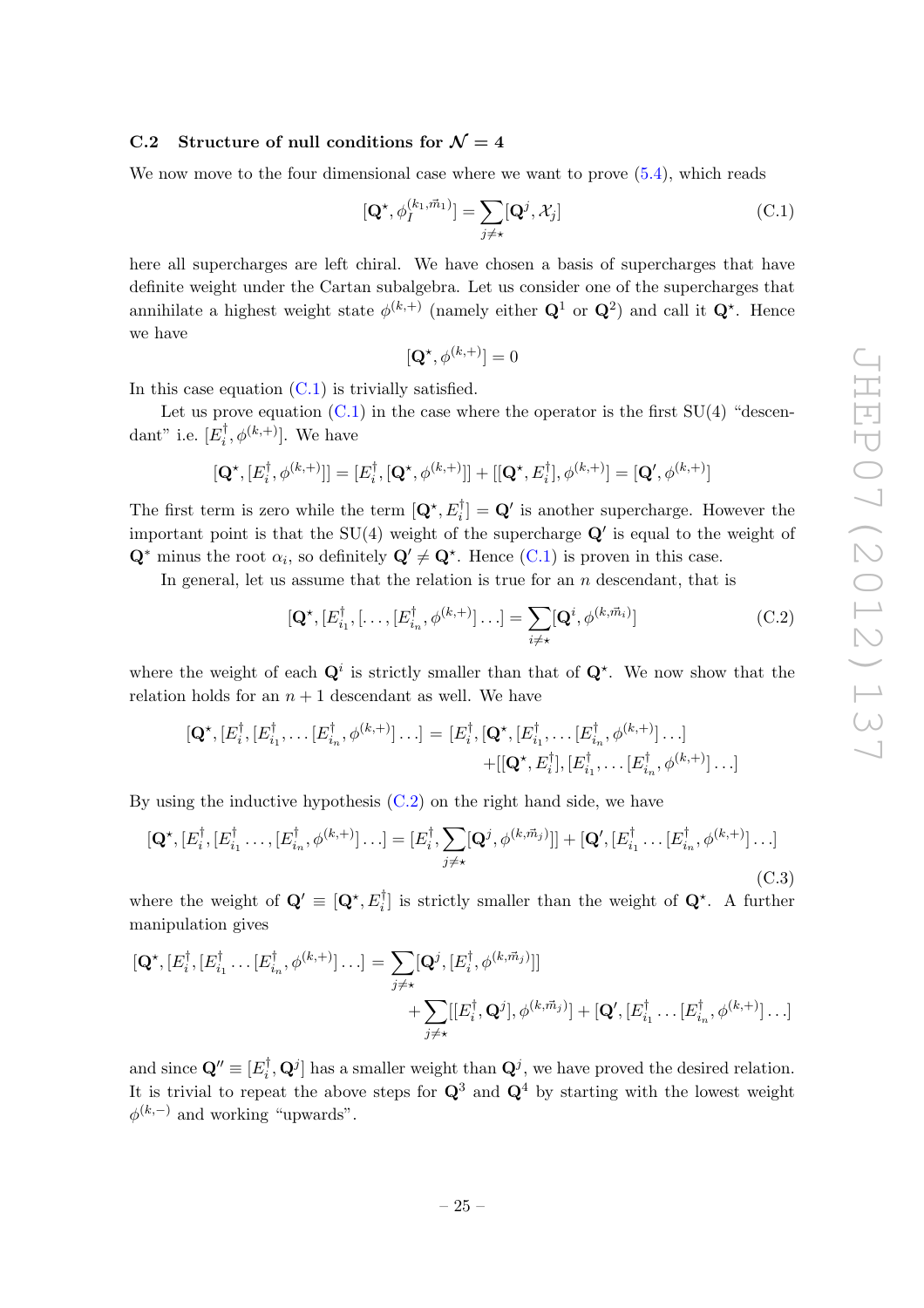Open Access. This article is distributed under the terms of the Creative Commons Attribution License which permits any use, distribution and reproduction in any medium, provided the original author(s) and source are credited.

#### References

- <span id="page-27-0"></span>[1] J.M. Maldacena, The large-N limit of superconformal field theories and supergravity, [Int. J. Theor. Phys.](http://dx.doi.org/10.1023/A:1026654312961) 38 (1999) 1113 [Adv. Theor. Math. Phys. 2 (1998) 231] [[hep-th/9711200](http://arxiv.org/abs/hep-th/9711200)] [IN[SPIRE](http://inspirehep.net/search?p=find+EPRINT+hep-th/9711200)].
- [2] S. Gubser, I.R. Klebanov and A.M. Polyakov, Gauge theory correlators from noncritical string theory, [Phys. Lett.](http://dx.doi.org/10.1016/S0370-2693(98)00377-3)  $\bf{B}$  428 (1998) 105 [[hep-th/9802109](http://arxiv.org/abs/hep-th/9802109)] [IN[SPIRE](http://inspirehep.net/search?p=find+EPRINT+hep-th/9802109)].
- <span id="page-27-1"></span>[3] E. Witten, Anti-de Sitter space and holography, Adv. Theor. Math. Phys. 2 (1998) 253 [[hep-th/9802150](http://arxiv.org/abs/hep-th/9802150)] [IN[SPIRE](http://inspirehep.net/search?p=find+EPRINT+hep-th/9802150)].
- <span id="page-27-2"></span>[4] S. Lee, S. Minwalla, M. Rangamani and N. Seiberg, Three point functions of chiral operators in  $D = 4$ ,  $N = 4$  SYM at large-N, Adv. Theor. Math. Phys. 2 (1998) 697 [[hep-th/9806074](http://arxiv.org/abs/hep-th/9806074)] [IN[SPIRE](http://inspirehep.net/search?p=find+EPRINT+hep-th/9806074)].
- [5] E. D'Hoker, D.Z. Freedman and W. Skiba, Field theory tests for correlators in the AdS/CFT correspondence, Phys. Rev. D 59 [\(1999\) 045008](http://dx.doi.org/10.1103/PhysRevD.59.045008) [[hep-th/9807098](http://arxiv.org/abs/hep-th/9807098)] [IN[SPIRE](http://inspirehep.net/search?p=find+EPRINT+hep-th/9807098)].
- <span id="page-27-3"></span>[6] E. D'Hoker, D.Z. Freedman, S.D. Mathur, A. Matusis and L. Rastelli, Extremal correlators in the AdS/CFT correspondence, [hep-th/9908160](http://arxiv.org/abs/hep-th/9908160) [IN[SPIRE](http://inspirehep.net/search?p=find+EPRINT+hep-th/9908160)].
- <span id="page-27-4"></span>[7] M.R. Gaberdiel and I. Kirsch, *Worldsheet correlators in*  $AdS_3/CFT_2$ *, JHEP* 04 [\(2007\) 050](http://dx.doi.org/10.1088/1126-6708/2007/04/050) [[hep-th/0703001](http://arxiv.org/abs/hep-th/0703001)] [IN[SPIRE](http://inspirehep.net/search?p=find+EPRINT+hep-th/0703001)].
- [8] A. Dabholkar and A. Pakman, *Exact chiral ring of*  $AdS_3/CFT_2$ *, Adv. Theor. Math. Phys.* 13 (2009) 409 [[hep-th/0703022](http://arxiv.org/abs/hep-th/0703022)] [IN[SPIRE](http://inspirehep.net/search?p=find+EPRINT+hep-th/0703022)].
- [9] A. Pakman and A. Sever, *Exact*  $N = 4$  correlators of  $AdS_3/CFT_2$ , [Phys. Lett.](http://dx.doi.org/10.1016/j.physletb.2007.06.041) **B 652** (2007) 60 [[arXiv:0704.3040](http://arxiv.org/abs/0704.3040)] [IN[SPIRE](http://inspirehep.net/search?p=find+EPRINT+arXiv:0704.3040)].
- <span id="page-27-5"></span>[10] M. Taylor, *Matching of correlators in AdS<sub>3</sub>/CFT*<sub>2</sub>, *JHEP* 06 [\(2008\) 010](http://dx.doi.org/10.1088/1126-6708/2008/06/010) [[arXiv:0709.1838](http://arxiv.org/abs/0709.1838)] [IN[SPIRE](http://inspirehep.net/search?p=find+EPRINT+arXiv:0709.1838)].
- <span id="page-27-6"></span>[11] K.A. Intriligator, *Bonus symmetries of*  $N = 4$  super Yang-Mills correlation functions via AdS duality, [Nucl. Phys.](http://dx.doi.org/10.1016/S0550-3213(99)00242-4) **B 551** (1999) 575 [[hep-th/9811047](http://arxiv.org/abs/hep-th/9811047)] [IN[SPIRE](http://inspirehep.net/search?p=find+EPRINT+hep-th/9811047)].
- [12] K.A. Intriligator and W. Skiba, Bonus symmetry and the operator product expansion of  $N = 4$  Super Yang-Mills, [Nucl. Phys.](http://dx.doi.org/10.1016/S0550-3213(99)00430-7) **B** 559 (1999) 165 [[hep-th/9905020](http://arxiv.org/abs/hep-th/9905020)] [IN[SPIRE](http://inspirehep.net/search?p=find+EPRINT+hep-th/9905020)].
- [13] B. Eden, P.S. Howe and P.C. West, Nilpotent invariants in  $N = 4$  SYM, [Phys. Lett.](http://dx.doi.org/10.1016/S0370-2693(99)00705-4) **B 463** (1999) 19 [[hep-th/9905085](http://arxiv.org/abs/hep-th/9905085)] [IN[SPIRE](http://inspirehep.net/search?p=find+EPRINT+hep-th/9905085)].
- [14] A. Petkou and K. Skenderis, A nonrenormalization theorem for conformal anomalies, [Nucl. Phys.](http://dx.doi.org/10.1016/S0550-3213(99)00514-3) B 561 (1999) 100 [[hep-th/9906030](http://arxiv.org/abs/hep-th/9906030)] [IN[SPIRE](http://inspirehep.net/search?p=find+EPRINT+hep-th/9906030)].
- [15] P.S. Howe, C. Schubert, E. Sokatchev and P.C. West, Explicit construction of nilpotent covariants in  $N = 4$  SYM, [Nucl. Phys.](http://dx.doi.org/10.1016/S0550-3213(99)00768-3) B 571 (2000) 71 [[hep-th/9910011](http://arxiv.org/abs/hep-th/9910011)] [IN[SPIRE](http://inspirehep.net/search?p=find+EPRINT+hep-th/9910011)].
- <span id="page-27-7"></span>[16] P. Heslop and P.S. Howe, *OPEs and three-point correlators of protected operators in*  $N = 4$ SYM, [Nucl. Phys.](http://dx.doi.org/10.1016/S0550-3213(02)00023-8) B 626 (2002) 265 [[hep-th/0107212](http://arxiv.org/abs/hep-th/0107212)] [IN[SPIRE](http://inspirehep.net/search?p=find+EPRINT+hep-th/0107212)].
- <span id="page-27-8"></span>[17] A. Basu, M.B. Green and S. Sethi, Some systematics of the coupling constant dependence of  $N = 4$  Yang-Mills, JHEP 09 [\(2004\) 045](http://dx.doi.org/10.1088/1126-6708/2004/09/045) [[hep-th/0406231](http://arxiv.org/abs/hep-th/0406231)] [IN[SPIRE](http://inspirehep.net/search?p=find+EPRINT+hep-th/0406231)].